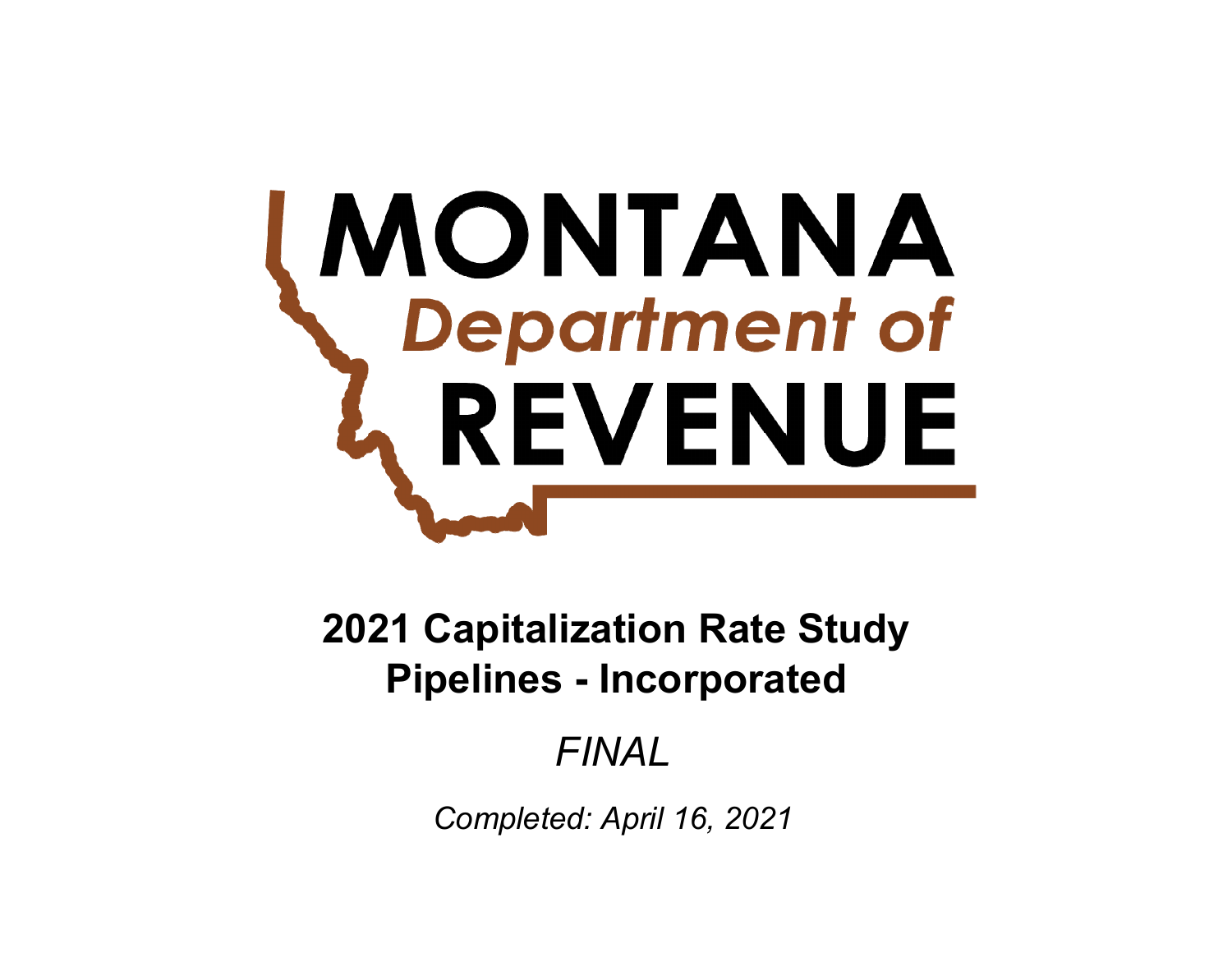# **Yield Capitalization Rate Conclusion**

**Industry: Pipelines - Incorporated**

**2021 Assessment Year**

| Capital Structure <sup>[1]</sup>                                       |                |           |
|------------------------------------------------------------------------|----------------|-----------|
| Equity                                                                 | 52.00%         |           |
| Debt                                                                   | 48.00%         |           |
| <b>Equity Cost of Capital</b>                                          |                | Weighting |
| Capital Asset Pricing Model - Ex Post <sup>[2]</sup>                   | 11.60%         | 35%       |
| Capital Asset Pricing Model - Ex Ante <sup>[2]</sup>                   | 9.36%          | 35%       |
| 3 Stage Dividend Discount Model - Dividends <sup>[3]</sup>             | 14.00%         | 15%       |
| 3 Stage Dividend Discount Model - Earnings <sup>[3]</sup>              | 20.00%         | 15%       |
| <b>Weighted Average</b>                                                | 12.44%         | 100%      |
| Selected Cost of Equity                                                | 12.44%         |           |
|                                                                        |                |           |
| <b>Debt Cost of Capital</b>                                            |                | Weighting |
| A - Mergent's - Avg. YTM of A Rated Corporate Bonds <sup>[4]</sup>     | 2.72%          | 0%        |
| Baa - Mergent's - Avg. YTM of Baa Rated Corporate Bonds <sup>[4]</sup> | 3.16%          | 40%       |
| Ba - MTDOR - Avg. YTM of Ba Rated Corporate Bonds <sup>[5]</sup>       | 6.54%          | 60%       |
| <b>Weighted Average</b>                                                | 5.19%          | 100%      |
| Selected Cost of Debt                                                  | 5.19%          |           |
|                                                                        |                |           |
| <b>Weighted Average Cost of Capital (WACC)</b>                         |                |           |
| Source of<br>Canital<br><b>Marginal Tax</b>                            | After-tax Cost |           |

| <b>Structure</b> | <b>Cost of Capital</b> | Rate   | of Capital | <b>Weighted Cost</b>                                    |
|------------------|------------------------|--------|------------|---------------------------------------------------------|
| 52.00%           | 12.44%                 |        | 12.44%     | 6.47%                                                   |
| 48.00%           | 5.19%                  | 24.00% | 3.94%      | 1.89%                                                   |
| 100.00%          |                        |        |            | 8.36%                                                   |
|                  |                        |        |            | 8.40%                                                   |
|                  |                        |        |            | Capital<br><b>Marginal Tax</b><br><b>After-tax Cost</b> |

#### Notes

[1] From worksheet: Capital Structure

[2] From worksheet: Capital Asset Pricing Model Summary

[3] From worksheet: Yield Equity Summary

[4] January 2021, Mergent Bond Record

[5] Montana Department of Revenue High Yield Debt Study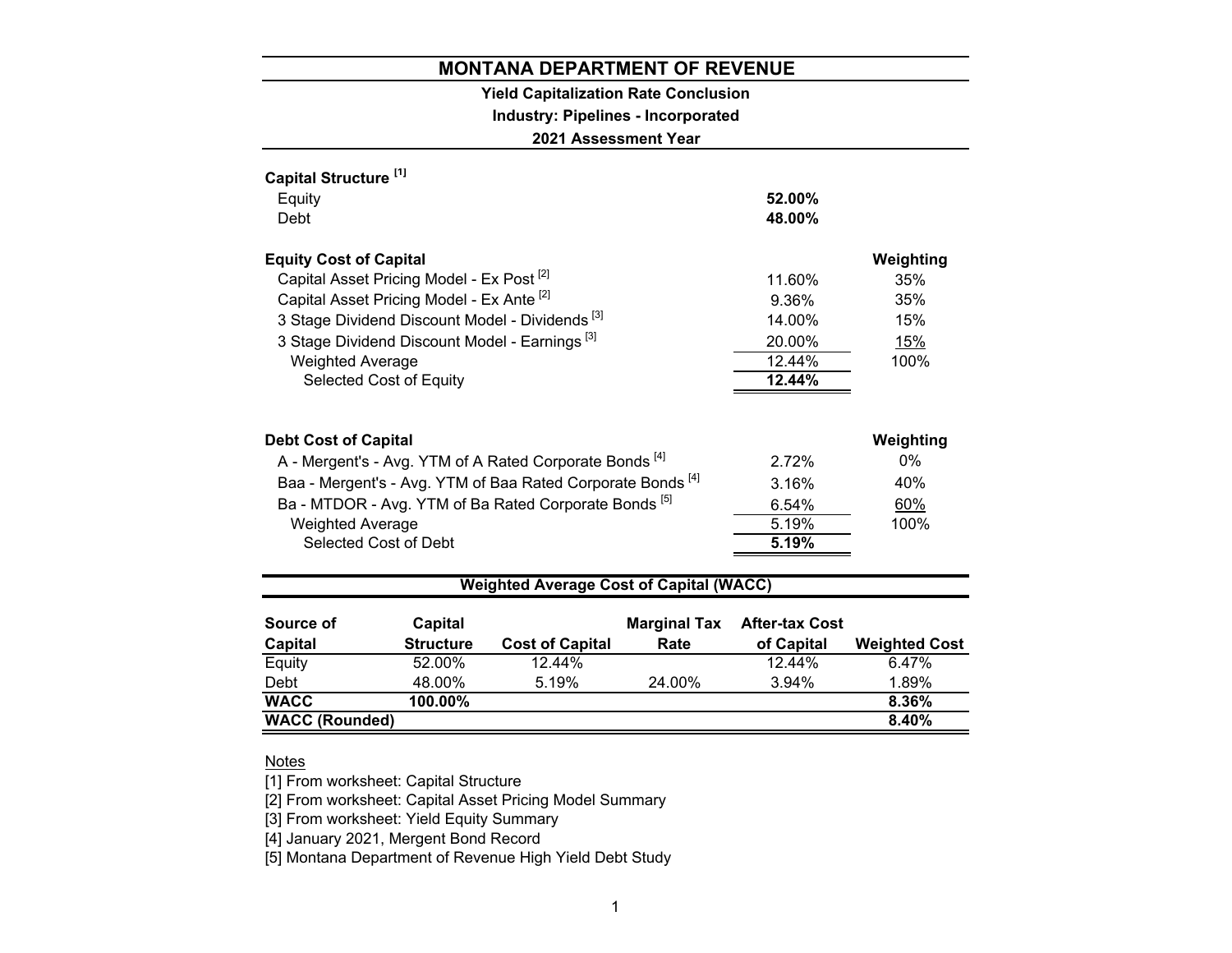#### **2021 Assessment Year Industry: Pipelines - Incorporated Direct Capitalization Rate Conclusion**

| Capital Structure <sup>[1]</sup><br>Equity<br>Debt                         | 52.00%<br>48.00% |
|----------------------------------------------------------------------------|------------------|
| <b>Equity Capitalization Rate [2]</b><br>NOI After-tax<br><b>GCF</b>       | 6.95%<br>14.15%  |
| Debt Capitalization Rate <sup>[3]</sup><br><b>Calculated Current Yield</b> | 4.60%            |

| <b>NOI After-tax Direct Capitalization Rate</b> |                             |                        |                             |                                     |                                    |  |  |  |
|-------------------------------------------------|-----------------------------|------------------------|-----------------------------|-------------------------------------|------------------------------------|--|--|--|
| Source of<br><b>Capital</b>                     | Capital<br><b>Structure</b> | Capitalization<br>Rate | <b>Marginal Tax</b><br>Rate | After-tax<br>Capitalization<br>Rate | Weighted<br>Capitalization<br>Rate |  |  |  |
| Equity                                          | 52.00%                      | 6.95%                  |                             | 6.95%                               | 3.61%                              |  |  |  |
| Debt                                            | 48.00%                      | 4.60%                  | 24.00%                      | 3.50%                               | 1.68%                              |  |  |  |
| <b>Total</b>                                    | 100.00%                     |                        |                             |                                     | 5.29%                              |  |  |  |
| <b>Total (Rounded)</b>                          |                             |                        |                             |                                     | 5.30%                              |  |  |  |

| Capital<br><b>Structure</b> | <b>Capitalization</b> | <b>Marginal Tax</b> | After-tax<br>Capitalization | Weighted<br>Capitalization |
|-----------------------------|-----------------------|---------------------|-----------------------------|----------------------------|
|                             |                       |                     |                             |                            |
|                             | Rate                  | Rate                | Rate                        | Rate                       |
| 52.00%                      | 14.15%                |                     | 14.15%                      | 7.36%                      |
| 48.00%                      | 4.60%                 | 24.00%              | 3.50%                       | 1.68%                      |
| 100.00%                     |                       |                     |                             | 9.04%                      |
|                             |                       |                     |                             | 9.05%                      |
|                             |                       |                     |                             |                            |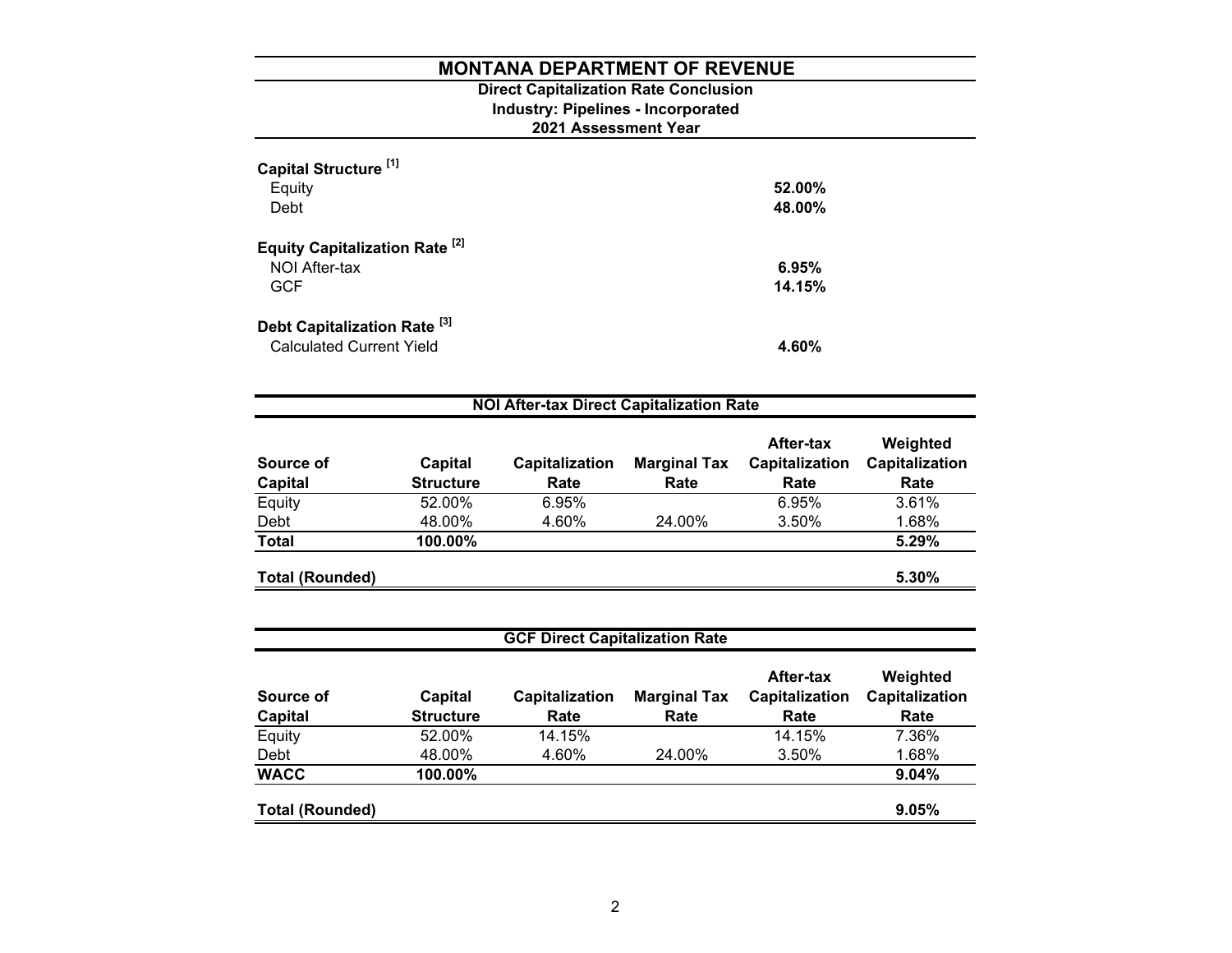# **Selection of Guideline Companies**

# **Industry: Pipelines - Incorporated**

# **2021 Assessment Year**

# **Screening Requirements:**

The universe of companies is all companies listed in Value Line under the Oil‐Gas Distribution industry.

Companies were then selected using the following screening criteria:

- 1. Engaged primarily in providing midstream transportation services.
- 2. Incorporated as <sup>a</sup> corporation (not <sup>a</sup> partnership).
- 3. Actively traded on an American exchange.
- 4. Headquartered / incorporated in the United States
- 5. No significant merger & acquisition activity during the year.

|                |                  |             | <b>Actively</b> |              | <b>Consider as</b> |                         |                  |             |
|----------------|------------------|-------------|-----------------|--------------|--------------------|-------------------------|------------------|-------------|
|                |                  |             | traded on an    |              | <b>Potential</b>   | <b>Not Engaged</b>      | Use as           |             |
| <b>Company</b> | <b>Midstream</b> | Not a       | American        | Incorporated | <b>Guideline</b>   | in Material             | <b>Guideline</b> |             |
| <b>Ticker</b>  | transportation   | partnership | exchange        | in U.S.      | Company            | <b>M&amp;A Activity</b> | Company          | <b>Note</b> |
| <b>ALTM</b>    | Yes              | Yes         | Yes             | Yes          | Yes                | No.                     | <b>Yes</b>       |             |
| AM             | Yes              | Yes         | Yes             | Yes          | Yes                | No                      | Yes              |             |
| <b>CLNE</b>    | No               |             |                 |              |                    |                         |                  |             |
| ENB.TO         |                  |             | No              |              |                    |                         |                  |             |
| <b>ENLC</b>    | Yes              | Yes         | Yes             | Yes          | Yes                | Yes                     | <b>Yes</b>       |             |
| <b>INT</b>     | No               |             |                 |              |                    |                         |                  |             |
| KMI            | Yes              | Yes         | Yes             | Yes          | Yes                | Yes                     | <b>Yes</b>       |             |
| <b>LNG</b>     | No               |             |                 |              |                    |                         |                  |             |
| <b>OKE</b>     | Yes              | Yes         | Yes             | Yes          | Yes                | Yes                     | <b>Yes</b>       |             |
| PPL.TO         |                  |             | No              |              |                    |                         |                  |             |
| <b>TRP</b>     |                  |             |                 | No           |                    |                         |                  |             |
| <b>WMB</b>     | Yes              | Yes         | Yes             | <b>Yes</b>   | <b>Yes</b>         | Yes                     | Yes:             |             |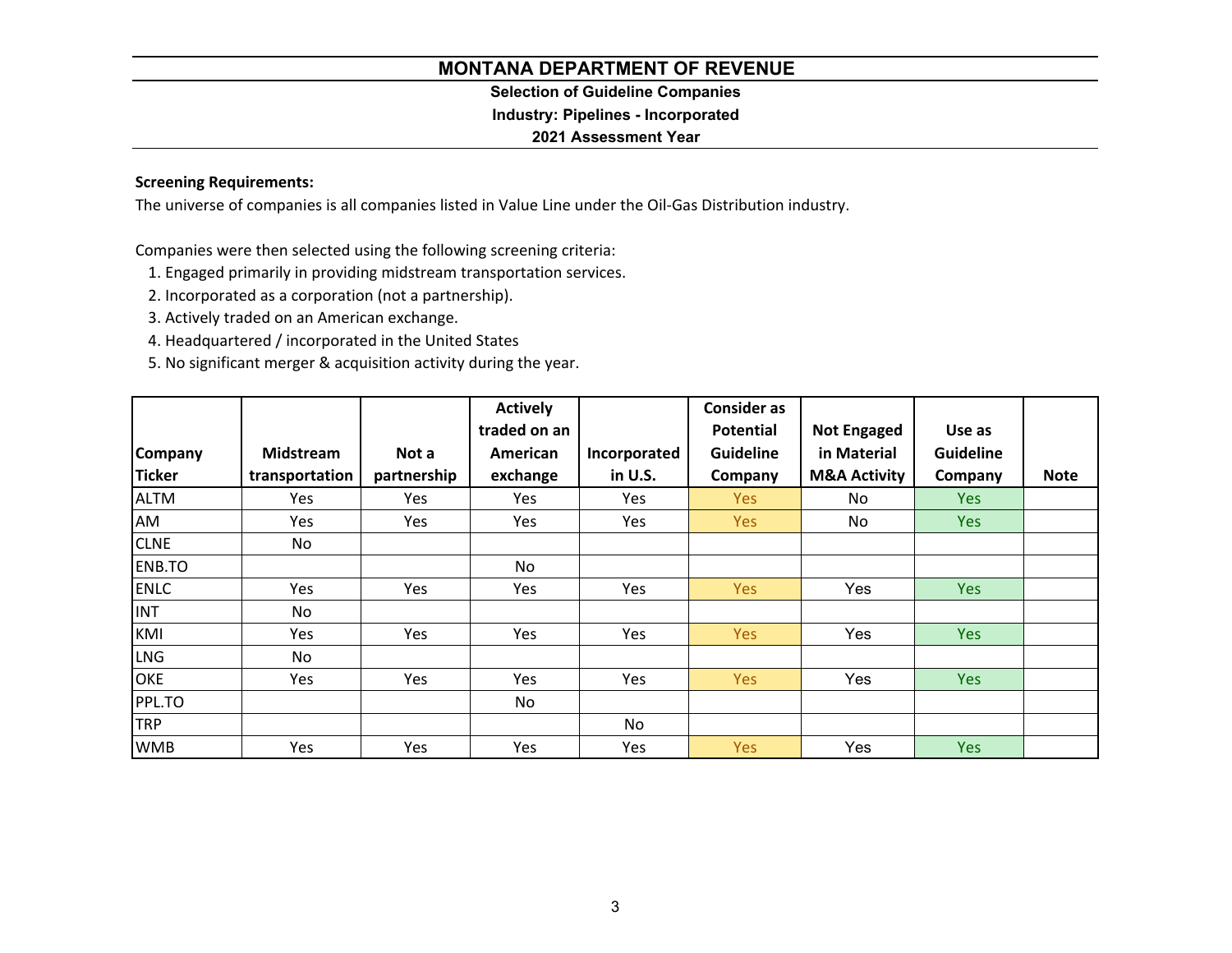#### **Support for Capital Structure Industry: Pipelines - Incorporated**

# **2021 Assessment Year**

## *(\$ and Shares Outstanding In Millions, Except Per Share Amounts)*

| A                    | в                             | C               | D                | Е                      |                                  | G            | н                   |                  | IJ        | Κ                                 |            | М         | N         |
|----------------------|-------------------------------|-----------------|------------------|------------------------|----------------------------------|--------------|---------------------|------------------|-----------|-----------------------------------|------------|-----------|-----------|
|                      |                               |                 |                  |                        | <b>End of</b><br>Year<br>Closing | <b>MV</b>    |                     |                  | PV of     | Total<br>Common,<br>Preferred, LT |            |           |           |
| <b>Ticker</b>        |                               | <b>Industry</b> | <b>Financial</b> | <b>Shares</b>          | <b>Stock</b><br>Price            | Common       | <b>MV Preferred</b> | <b>MV Long</b>   | Operating | Debt, & Op                        |            | %         | % Debt &  |
| Symbol               | Company                       | Group           |                  | Strength   Outstanding |                                  | <b>Stock</b> | <b>Stock</b>        | <b>Term Debt</b> | Leases    | Leases                            | $%$ Common | Preferred | Op Leases |
|                      |                               | Value Line      | Value Line       | $10-K$                 | Yahoo                            | ExF          | $10-K$              | $10-K$           | 10-K      | $G+H+H+J$                         | G/K        | H/K       | $(l+J)/K$ |
|                      |                               |                 |                  |                        |                                  |              | Note [1]            | Note [2]         |           |                                   |            |           |           |
| <b>ALTM</b>          | <b>Altus Midstream</b>        | <b>OILGAS</b>   | $C++$            | 16                     | 46.22                            | 751          |                     | 624              | 0         | 1,375                             | 55%        | $0\%$     | 45%       |
| AM                   | Antero Midstream Corp. OILGAS |                 | $C++$            | 484                    | 7.41                             | 3,588        |                     | 3,078            | 0         | 6,665                             | 54%        | 0%        | 46%       |
| <b>ENLC</b>          | EnLink Midstream LLC   OILGAS |                 | $C+$             | 489                    | 3.62                             | 1,774        |                     | 4,318            | 88        | 6,179                             | 29%        | 0%        | 71%       |
| KMI                  | Kinder Morgan Inc.            | <b>OILGAS</b>   | B                | 2,264                  | 13.43                            | 30,398       |                     | 39,622           | 303       | 70,323                            | 43%        | 0%        | 57%       |
| OKE                  | <b>ONEOK</b> Inc.             | <b>OILGAS</b>   | B+               | 445                    | 37.53                            | 16,695       |                     | 16,300           | 101       | 33,096                            | 50%        | 0%        | 50%       |
| <b>WMB</b>           | Williams Cos.                 | <b>OILGAS</b>   | B                | 1,214                  | 19.69                            | 23,902       | 35                  | 27,043           | 189       | 51,169                            | 47%        | $0\%$     | 53%       |
| <b>All Companies</b> |                               |                 |                  |                        |                                  | 77,108       | 35                  | 90,985           | 681       | 168,808                           | 46%        | $0\%$     | 54%       |
| Average              |                               |                 |                  |                        |                                  |              |                     |                  |           |                                   | 46%        | $0\%$     | 54%       |
| Median               |                               |                 |                  |                        |                                  |              |                     |                  |           |                                   | 49%        | 0%        | 51%       |
|                      | <b>Trimmed Average</b>        |                 |                  |                        |                                  |              |                     |                  |           |                                   | 49%        | 0%        | 51%       |
| High                 |                               |                 |                  |                        |                                  |              |                     |                  |           |                                   | 55%        | 0%        | 71%       |
| Low                  |                               |                 |                  |                        |                                  |              |                     |                  |           |                                   | 29%        | 0%        | 45%       |
| Say                  |                               |                 |                  |                        |                                  |              |                     |                  |           |                                   | 52%        |           | 48%       |

| Notes:                                                                   |                     |     | Median |     |
|--------------------------------------------------------------------------|---------------------|-----|--------|-----|
| [1] Market value of preferred stock assumed to equal book value          | <b>Current Year</b> | 49% | 0%     | 51% |
| [2] Market value of debt is fair value of long term debt from 10-K notes | <b>Prior Year</b>   | 54% | 0%     | 46% |
|                                                                          | 2 Years Prior       | 51% | 0%     | 48% |
| MCA 15-1-210, rationale for changes to guideline companies:              | 3 Year Average      | 51% | 0%     | 48% |

2021 - Added ALTM, AM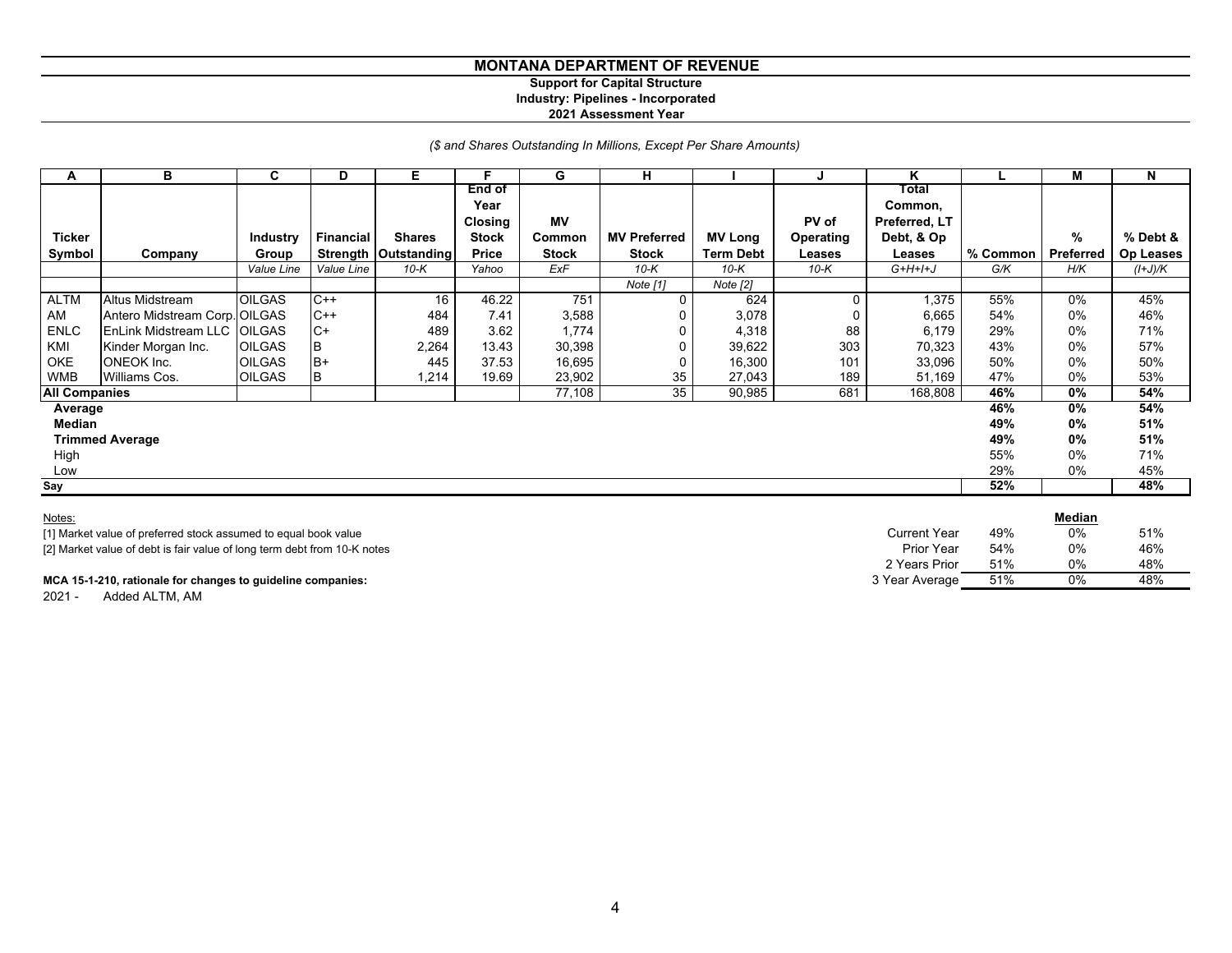#### **Industry: Pipelines - Incorporated Capital Asset Pricing Model (CAPM)**

**2021 Assessment Year**

#### *k <sup>e</sup>= R <sup>f</sup><sup>+</sup>β x ERP*

|           |                                   | Ex Post | Ex Ante |
|-----------|-----------------------------------|---------|---------|
| $K_{e}$   | Cost of Equity                    | 11.60%  | 9.36%   |
| $R_f =$   | <b>Risk Free Rate</b>             | 1.45%   | 1.45%   |
| $\beta =$ | Beta                              | 1.40    | 1.40    |
| $ERP =$   | Equity Risk Premium $(R_m - R_f)$ | 7.25%   | 5.65%   |
| $R_m =$   | Market Rate of Return             | 8.70%   | 7.10%   |

#### **Risk Free Rate Measures (Rf):**

| The Value Line Investment Survey: Selection & Opinion [1]                                                                                                                                                                       |       |
|---------------------------------------------------------------------------------------------------------------------------------------------------------------------------------------------------------------------------------|-------|
| January 1, 2021 Page 701                                                                                                                                                                                                        |       |
| Selected Yields on Taxable U.S. Treasury Securities as of 12/21/20                                                                                                                                                              |       |
| 10-year                                                                                                                                                                                                                         | 0.95% |
| $30$ -year                                                                                                                                                                                                                      | 1.68% |
| Federal Reserve Statistical Release <sup>[2]</sup> and U.S. Department of the Treasury, Daily Treasury Yield Curve Rates <sup>[3]</sup><br>U.S. government securities, Treasury constant maturities, Nominal, December 31, 2020 |       |
| 10-year                                                                                                                                                                                                                         | 0.93% |
| 20-year                                                                                                                                                                                                                         | 1.45% |
| 30-year                                                                                                                                                                                                                         | 1.65% |
| <b>Risk Free Rate Selected</b>                                                                                                                                                                                                  | 1.45% |

#### <u>Notes</u>

[1] "Value Line Selection & Opinion", Value Line (January 3, 2020)

[2] https://www.federalreserve.gov/datadownload/Choose.aspx?rel=H.15

[3] https://www.treasury.gov/resource-center/data-chart-center/interest-rates/

#### **Ex Post - Equity Risk Premium Measures (ERP = Rm - Rf)**

| Duff & Phelps, 2021 Cost of Capital Navigator |                 |             |       |       |            |
|-----------------------------------------------|-----------------|-------------|-------|-------|------------|
|                                               |                 | $R_m^{[4]}$ | $R_m$ | $R_f$ | <b>ERP</b> |
| ERP "Historical" - Ex Post                    | Arithmetic Avg. | 8.70%       | 8.70% | 1.45% | 7.25%      |
| ERP "Supply-side" - Ex Post                   | Arithmetic Avg. | 7.45%       | 7.45% | 1.45% | 6.00%      |
| <b>Ex Post Equity Risk Premium Selected</b>   |                 | 8.70%       |       | 1.45% | 7.25%      |
|                                               |                 |             |       |       |            |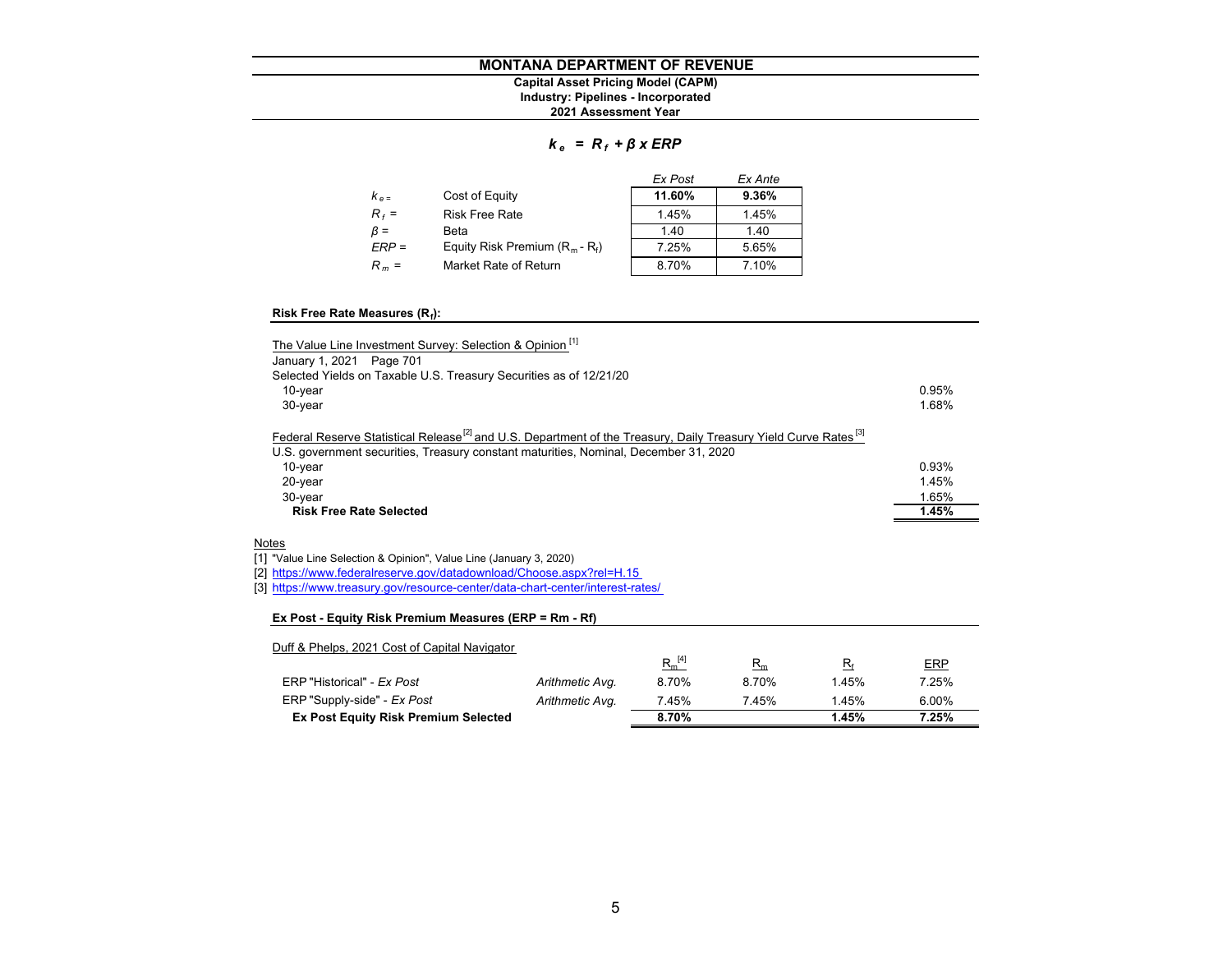# **Capital Asset Pricing Model (CAPM)**

**Industry: Pipelines - Incorporated**

**2021 Assessment Year**

#### *k <sup>e</sup>= R <sup>f</sup><sup>+</sup>β x ERP*

| Ex Ante - Equity Risk Premium Measures (ERP = Rm - Rf)    |             |       |             |            |
|-----------------------------------------------------------|-------------|-------|-------------|------------|
| DOR 3 Stage Dividend Growth Model, S & P 500, See Exhibit |             |       |             |            |
|                                                           | $R_m^{[4]}$ | $R_m$ | $R_{\rm f}$ | ERP        |
| ERP - Ex Ante                                             | 7.44%       | 7.44% | 1.45%       | 5.99%      |
| Duff & Phelps, 2021 Cost of Capital Navigator             |             |       |             |            |
|                                                           | $R_m^{[4]}$ | $R_m$ | $R_{\rm f}$ | ERP        |
| ERP "Conditional" - Ex Ante                               |             | 8.00% | 2.50%       | 5.50%      |
| Damodaran Implied ERP (Jan 5, 2021)                       |             |       |             |            |
|                                                           | $R_m^{[4]}$ | $R_m$ | $R_{\rm f}$ | <b>ERP</b> |
| Implied Premium (FCFE) - Ex Ante                          | 6.17%       | 5.65% | 0.93%       | 4.72%      |
| Implied Premium (FCFE with sustainable payout) - Ex Ante  | 6.39%       | 5.87% | 0.93%       | 4.94%      |
|                                                           | $R_m^{[4]}$ | $R_m$ | $R_f$       | ERP        |
| Average                                                   | 6.67%       | 6.74% |             | 5.29%      |
| Median                                                    | 6.39%       | 6.66% |             | 5.22%      |
| High                                                      | 7.44%       | 8.00% |             | 5.99%      |
| Low                                                       | 6.17%       | 5.65% |             | 4.72%      |
| <b>Equity Risk Premium Selected</b>                       | 7.10%       |       | 1.45%       | 5.65%      |

<u>Notes</u><br>[4] R<sub>m</sub> estimated using selected Risk Free Rate (R<sub>t</sub>)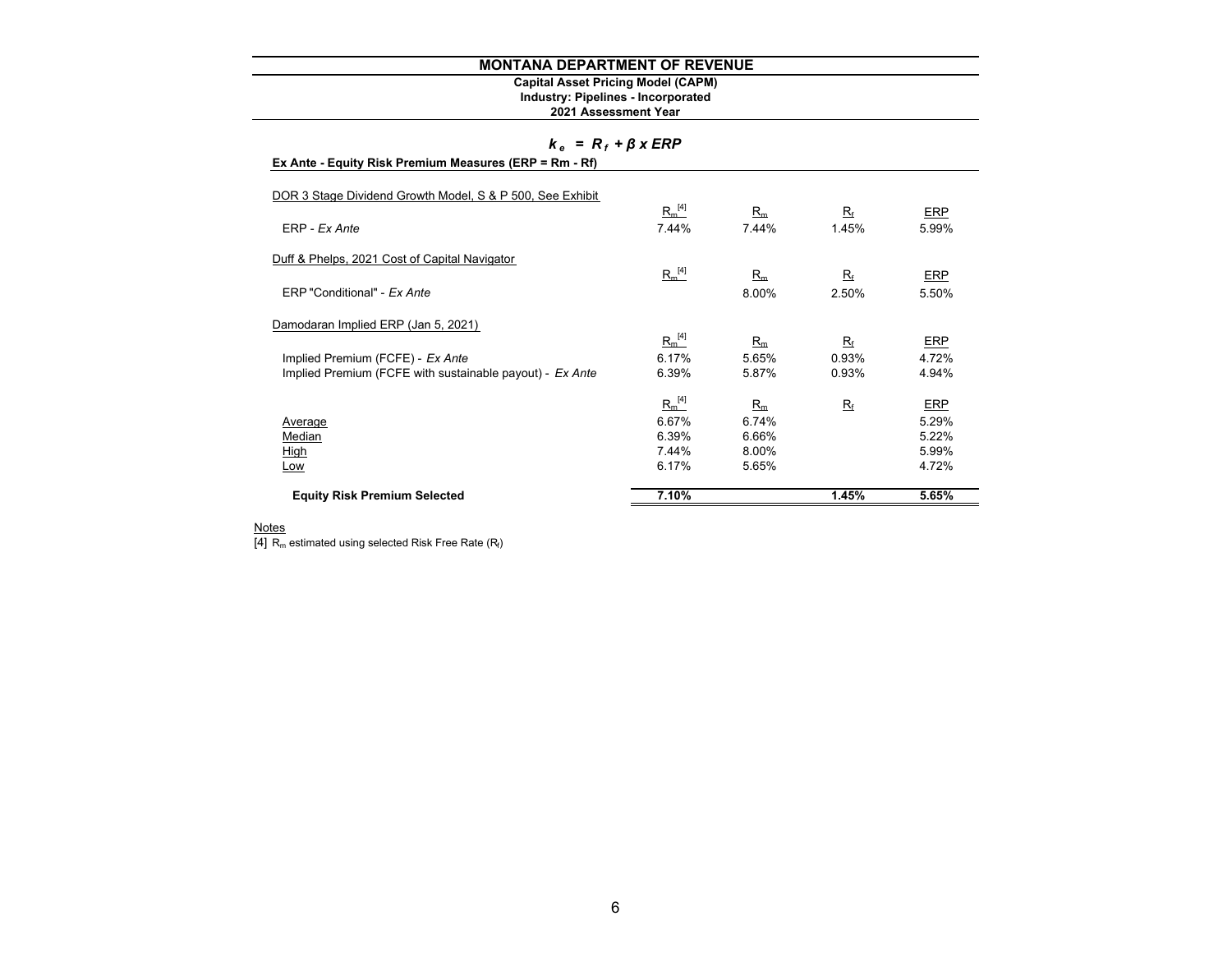#### **2021 Assessment Year Industry: Pipelines - Incorporated Support for Beta Selection in CAPM**

| A                      | в                           | C               | D                | Е                        |
|------------------------|-----------------------------|-----------------|------------------|--------------------------|
| <b>Ticker</b>          |                             | <b>Industry</b> | <b>Financial</b> |                          |
| Symbol                 | Company                     | Group           | <b>Strength</b>  | Beta                     |
|                        |                             | Value Line      | Value Line       | <i><b>Value Line</b></i> |
| <b>ALTM</b>            | Altus Midstream             | <b>OILGAS</b>   | $C++$            | 1.50                     |
| AM                     | Antero Midstream Corp.      | <b>OILGAS</b>   | $C++$            | 1.10                     |
| <b>ENLC</b>            | <b>EnLink Midstream LLC</b> | <b>OILGAS</b>   | C+               | 1.65                     |
| KMI                    | Kinder Morgan Inc.          | <b>OILGAS</b>   | B                | 1.20                     |
| <b>OKE</b>             | <b>ONEOK Inc.</b>           | <b>OILGAS</b>   | B+               | 1.50                     |
| <b>WMB</b>             | Williams Cos.               | <b>OILGAS</b>   | в                | 1.30                     |
| Average                |                             |                 |                  | 1.38                     |
| <b>Median</b>          |                             |                 |                  | 1.40                     |
| <b>Trimmed Average</b> |                             |                 |                  | 1.38                     |
| High                   |                             |                 |                  | 1.65                     |
| Low                    |                             |                 |                  | 1.10                     |
| Say                    |                             |                 |                  | 1.40                     |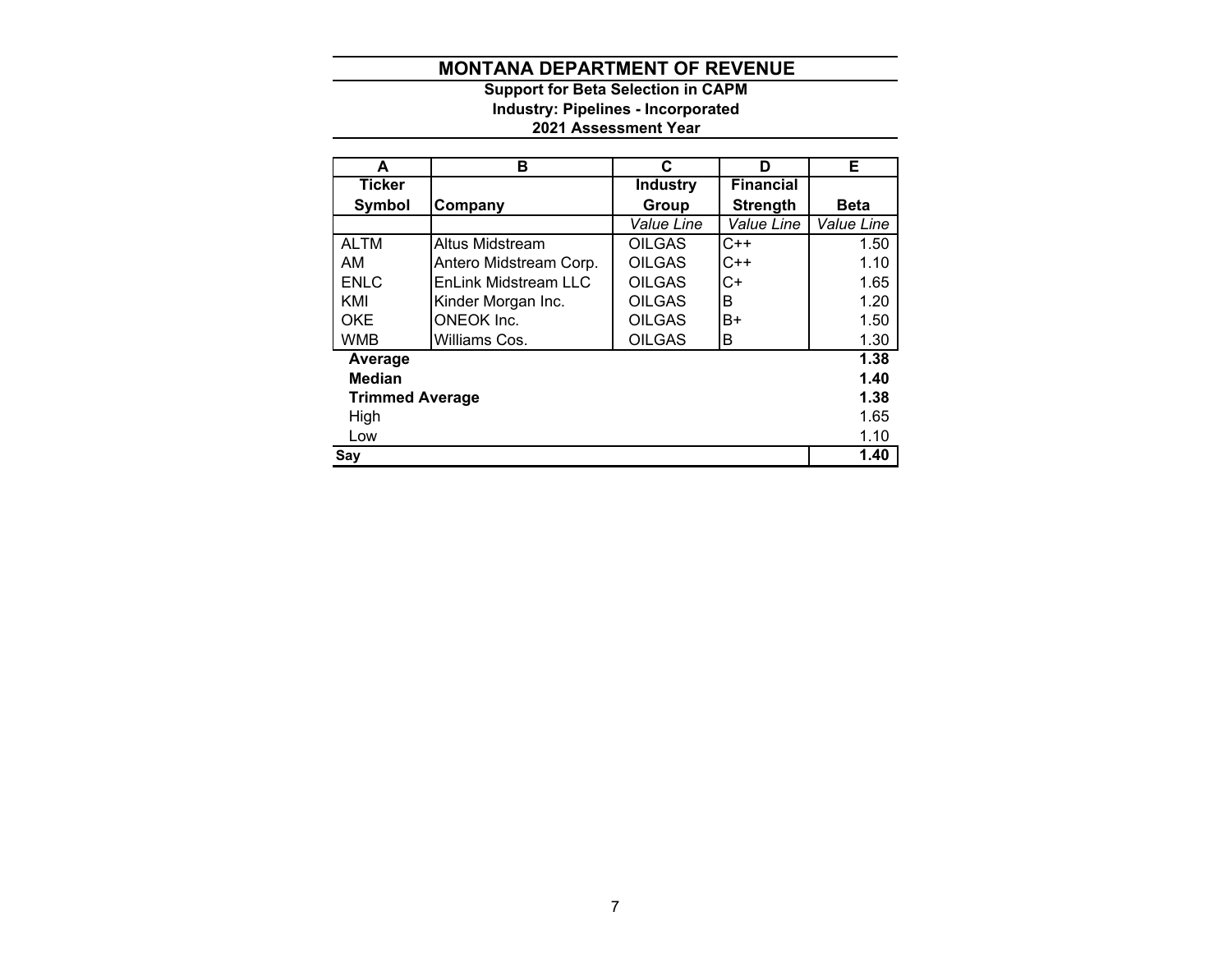#### **Inflation & Real Growth Industry: Pipelines - Incorporated 2021 Assessment Year**

|                                                   |                    |                             |                          | <b>Nominal Growth</b> |       |
|---------------------------------------------------|--------------------|-----------------------------|--------------------------|-----------------------|-------|
| А                                                 | в                  | C                           | D                        | Е                     | F     |
| <b>Source Description</b>                         | Inflation<br>(CPI) | <b>Real Growth</b><br>(GDP) | <b>Nominal</b><br>Growth | Low                   | High  |
| Livingston Survey <sup>[1]</sup>                  | 2.19%              | 221%                        | 4.40%                    |                       |       |
| Survey of Professional Forecasters <sup>[2]</sup> | 2.24%              | 2.27%                       | 4.51%                    |                       |       |
| Congressional Budget Office <sup>[3]</sup>        | 1.90%              | 3.70%                       | 5.60%                    |                       |       |
| Average                                           | 2.11%              | 2.73%                       | 4.84%                    |                       |       |
| Median                                            | 2.19%              | 2.27%                       | 4.46%                    |                       |       |
| High                                              | 2.24%              | 3.70%                       | 5.94%                    |                       |       |
| Low                                               | 1.90%              | 2.21%                       | 4.11%                    |                       |       |
| <b>Selected</b>                                   | 2.00%              | 2.50%                       | 4.50%                    | 4.11%                 | 5.94% |

| <b>Inflationary Trend Factors</b> |                  |                                              |                                      |                                   |                                                     |                                       |
|-----------------------------------|------------------|----------------------------------------------|--------------------------------------|-----------------------------------|-----------------------------------------------------|---------------------------------------|
| Year                              | Dec. CPI-U Index | Percent<br>Change<br>From<br><b>Previous</b> | Dec. to Dec.<br>Conversion<br>Factor | Annual Avg.<br><b>CPI-U Index</b> | Percent<br>Change<br><b>From</b><br><b>Previous</b> | Annual<br><b>Conversion</b><br>Factor |
|                                   |                  |                                              |                                      |                                   |                                                     |                                       |
|                                   | Note [5]         | Note [6]                                     | <b>Note [7]</b>                      | Note [5]                          | Note [6]                                            | Note [7]                              |
| 2008                              | 210.228          |                                              | 1.2390                               | 215.303                           |                                                     | 1.2021                                |
| 2009                              | 215.949          | 2.6%                                         | 1.2062                               | 214.537                           | $-0.4%$                                             | 1.2064                                |
| 2010                              | 219.179          | 1.5%                                         | 1.1884                               | 218.056                           | 1.6%                                                | 1.1869                                |
| 2011                              | 225.672          | 2.9%                                         | 1.1542                               | 224.939                           | 3.1%                                                | 1.1506                                |
| 2012                              | 229.601          | 1.7%                                         | 1.1345                               | 229.594                           | 2.0%                                                | 1.1273                                |
| 2013                              | 233.049          | 1.5%                                         | 1.1177                               | 232.957                           | 1.4%                                                | 1.1110                                |
| 2014                              | 234.812          | 0.8%                                         | 1.1093                               | 236.736                           | 1.6%                                                | 1.0932                                |
| 2015                              | 236.525          | 0.7%                                         | 1.1013                               | 237.017                           | 0.1%                                                | 1.0920                                |
| 2016                              | 241.432          | 2.0%                                         | 1.0789                               | 240.007                           | 1.2%                                                | 1.0783                                |
| 2017                              | 246.524          | 2.1%                                         | 1.0566                               | 245.120                           | 2.1%                                                | 1.0559                                |
| 2018                              | 251.233          | 1.9%                                         | 1.0368                               | 251.107                           | 2.4%                                                | 1.0307                                |
| 2019                              | 256.974          | 2.2%                                         | 1.0136                               | 255.657                           | 1.8%                                                | 1.0123                                |
| 2020                              | 260.474          | 1.3%                                         | 1.0000                               | 258.811                           | 1.2%                                                | 1.0000                                |

Notes

[1] Federal Reserve Bank of Philadelphia The Livingston Survey December 18, 2020 Table 3 Inflation Rate and Real GDP mean

https://www.philadelphiafed.org/research-and-data/real-time-center/livingston-survey

[2] Federal Reserve Bank of Philadelphia Survey of Professional Forecasters February 12, 2021 Table 8 and Table 9 Average over next 10-Year mean

https://www.philadelphiafed.org/surveys-and-data/real-time-data-research/survey-of-professional-forecasters

[3] Congressional Budget Office, The Budget and Economic Outlook: 2021 to 2031, Table 2-1

https://www.cbo.gov/about/products/budget-economic-data#4

[5] Historical Consumer Price Index for All Urban Consumers (CPI-U): U.S. city average, all items, index averages (1982-84=100, unless otherwise noted)

https://www.bls.gov/cpi/tables/supplemental-files/historical-cpi-u-202001.pdf

[6] (Row year - Previous Year) / Row Year

[7] Most current year / Row year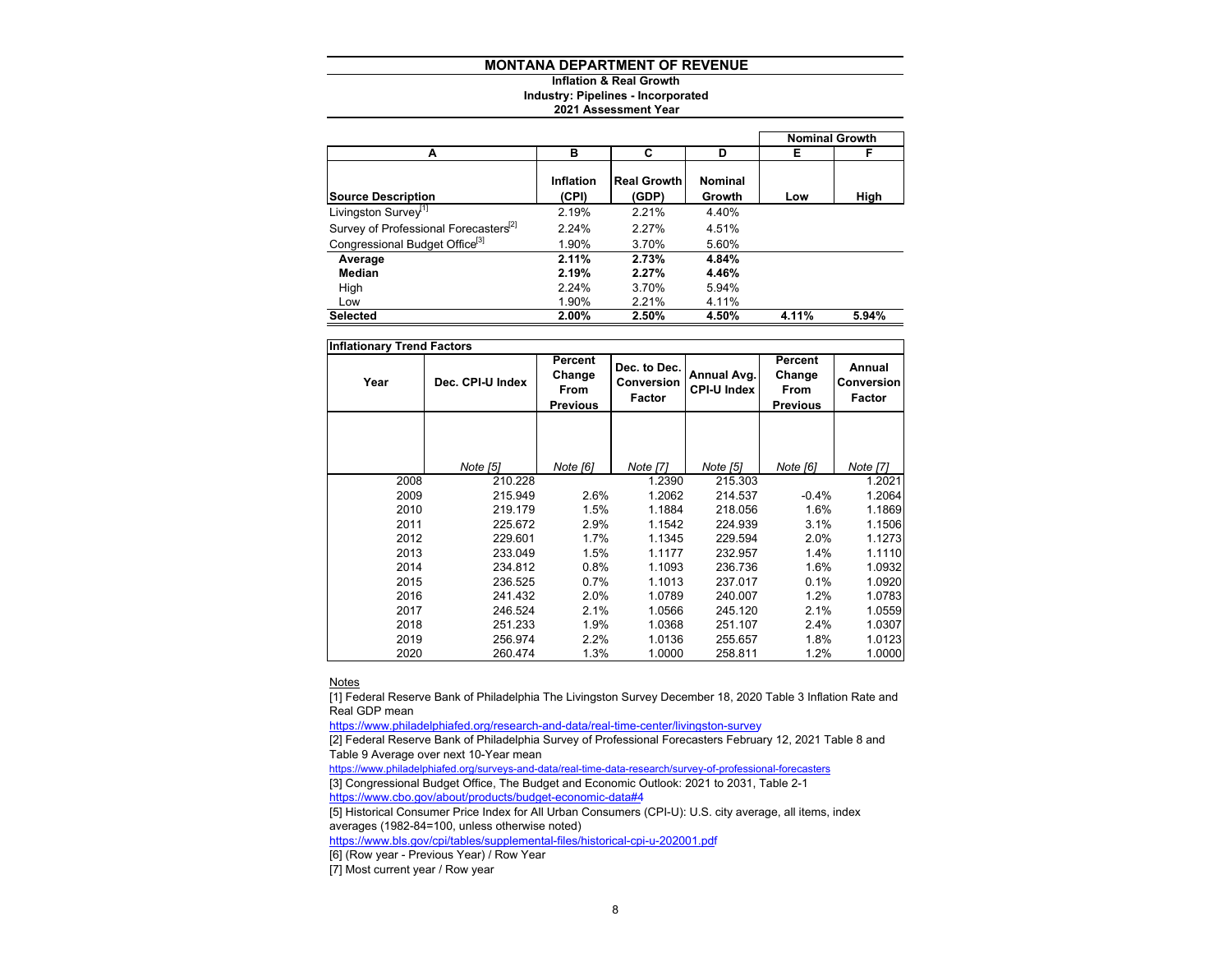# **3 Stage Dividend Discount Model (DDM)**

**Industry: Pipelines - Incorporated**

**2021 Assessment Year**

 $k_e = (D_1 / P_0) + g$ 

**ke =** Cost of Equity

**D<sub>1</sub>** = Expected Dividend

**P<sub>0</sub>** = Current Price Per Share

**g =** Sustainable Long-Term Growth

| A                     | B                           | C.                    | D                 | Е                      |                            | G                          | н                      |                        |
|-----------------------|-----------------------------|-----------------------|-------------------|------------------------|----------------------------|----------------------------|------------------------|------------------------|
|                       |                             | 2020                  | 2021 Est          |                        | <b>Sustainable</b>         | <b>Sustainable</b>         |                        |                        |
|                       |                             | <b>Year End Stock</b> | Div'ds Decl'd per | <b>Expected Equity</b> | Long-Term                  | Long-Term                  | <b>Cost of Equity</b>  | <b>Cost of Equity</b>  |
| <b>Ticker</b>         | Company                     | <b>Price</b>          | sh                | <b>Payout Yield</b>    | Growth Rate <sup>[1]</sup> | Growth Rate <sup>[1]</sup> | <b>Dividend Growth</b> | <b>Earnings Growth</b> |
|                       |                             | Yahoo                 | Value Line        | D/C                    | Dividends                  | Earnings                   | E+F                    | $E+G$                  |
|                       |                             | P <sub>0</sub>        | $D_1$             | $D_1/P_0$              | g                          |                            | $K_{\rm e}$            |                        |
| <b>ALTM</b>           | Altus Midstream             | 46.22                 | 0.00              | 0.00%                  | 0.73%                      | 21.59%                     | 0.73%                  | 21.59%                 |
| AM                    | Antero Midstream Corp.      | 7.41                  | 1.23              | 16.59%                 | 0.82%                      | 11.16%                     | 17.41%                 | 27.76%                 |
| <b>ENLC</b>           | <b>EnLink Midstream LLC</b> | 3.62                  | 0.38              | 10.48%                 | 1.03%                      | 1.03%                      | 11.52%                 | 11.52%                 |
| KMI                   | Kinder Morgan Inc.          | 13.43                 | 1.07              | 7.97%                  | 7.74%                      | 10.65%                     | 15.71%                 | 18.62%                 |
| <b>OKE</b>            | <b>ONEOK</b> Inc.           | 37.53                 | 3.85              | 10.26%                 | 4.54%                      | 11.26%                     | 14.80%                 | 21.52%                 |
| <b>WMB</b>            | Williams Cos.               | 19.69                 | 1.64              | 8.33%                  | 4.93%                      | 8.65%                      | 13.26%                 | 16.98%                 |
| Average               |                             |                       |                   |                        |                            |                            | 12.24%                 | 19.66%                 |
| Median                |                             |                       |                   |                        |                            |                            | 14.03%                 | 20.07%                 |
| <b>Timmed Average</b> |                             |                       |                   |                        |                            |                            | 13.82%                 | 19.68%                 |
| High                  |                             |                       |                   |                        |                            |                            | 17.41%                 | 27.76%                 |
| Low                   |                             |                       |                   |                        |                            |                            | 0.73%                  | 11.52%                 |
| <b>Selected</b>       |                             |                       |                   |                        |                            |                            | 14.00%                 | 20.00%                 |

Notes:

[1] From worksheet: DDM Sustainable Long-Term Growth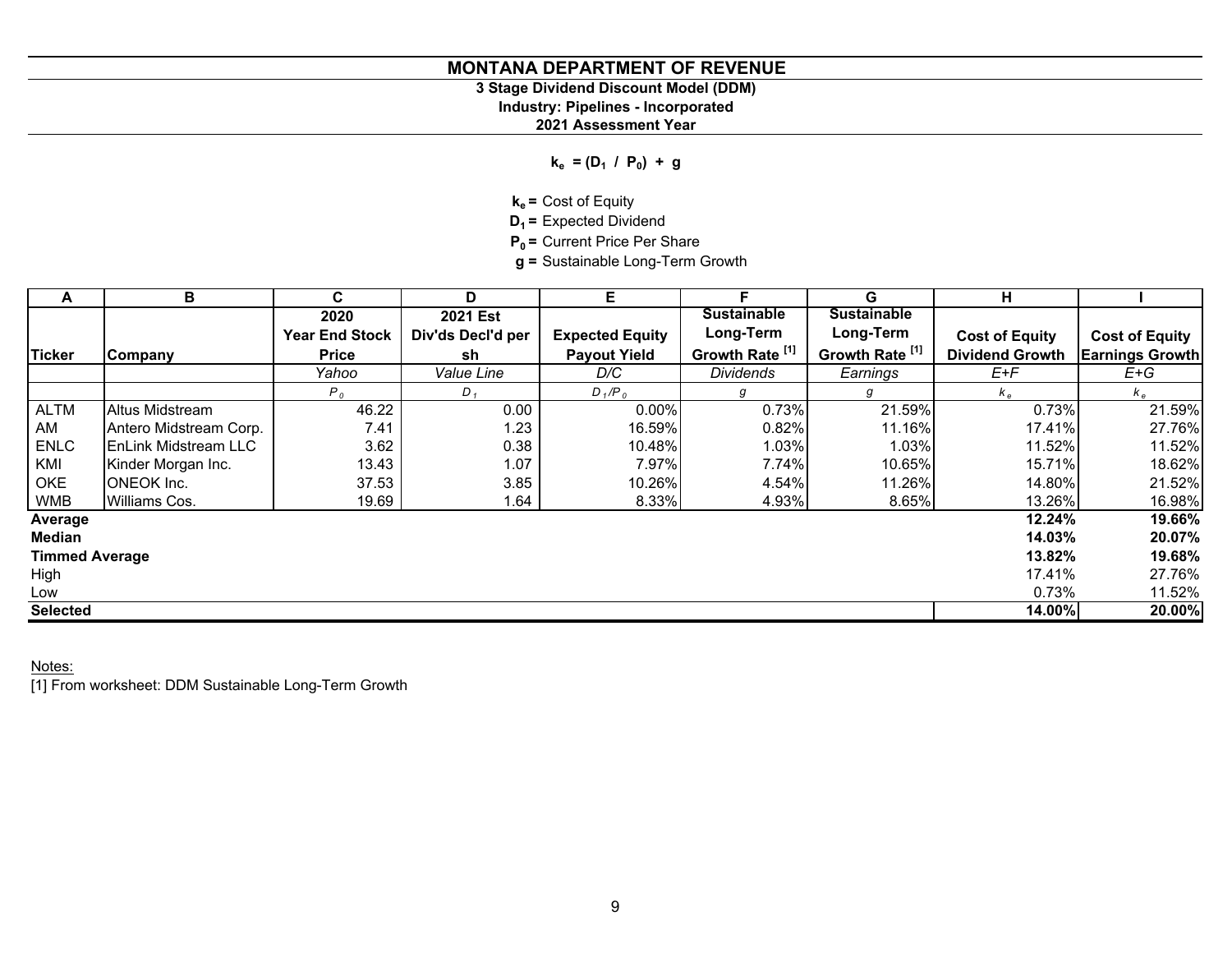# **Support for DDM - Short Term Growth Rate Calculations Industry: Pipelines - Incorporated**

**2021 Assessment Year**

| A             | в                           | С                    | D               |                 |               | G                  |
|---------------|-----------------------------|----------------------|-----------------|-----------------|---------------|--------------------|
|               |                             | <b>End of Year</b>   | Div'ds Decl'd   | <b>Expected</b> | Div'ds Decl'd |                    |
|               |                             | <b>Closing Stock</b> | per sh          | <b>Dividend</b> | per sh        | <b>Short-Term</b>  |
| <b>Ticker</b> | Company                     | <b>Price</b>         | <b>2021 Est</b> | Yield           | 2024-2026 Est | <b>Growth Rate</b> |
|               |                             | Yahoo                | Value Line      | D/C             | Value Line    | Note [1]           |
| <b>ALTM</b>   | <b>Altus Midstream</b>      | 46.22                | 6.00            | 12.98%          | 6.00          | 0.00%              |
| AM            | Antero Midstream Corp.      | 7.41                 | 1.23            | 16.59%          | 1.25          | 0.40%              |
| <b>ENLC</b>   | <b>EnLink Midstream LLC</b> | 3.62                 | 0.38            | 10.48%          | 0.38          | 0.00%              |
| KMI           | Kinder Morgan Inc.          | 13.43                | 1.07            | 7.97%           | 1.50          | 8.81%              |
| <b>OKE</b>    | <b>ONEOK Inc.</b>           | 37.53                | 3.85            | 10.26%          | 4.60          | 4.55%              |
| <b>WMB</b>    | Williams Cos.               | 19.69                | 1.64            | 8.33%           | 2.00          | 5.09%              |

|               | в                      | С                   |                     |                    |
|---------------|------------------------|---------------------|---------------------|--------------------|
|               |                        | <b>Earnings per</b> | <b>Earnings per</b> |                    |
|               |                        | share               | share               | <b>Short-Term</b>  |
| <b>Ticker</b> | <b>Company</b>         | 2021 Est            | 3-5 years Est       | <b>Growth Rate</b> |
|               |                        | Value Line          | Value Line          | Note [1]           |
| <b>ALTM</b>   | <b>Altus Midstream</b> | 2.15                | 5.05                | 23.80%             |
| AM            | Antero Midstream Corp. | 0.80                | 1.25                | 11.80%             |
| <b>ENLC</b>   | EnLink Midstream LLC   | (0.10)              | 0.40                |                    |
| KMI           | Kinder Morgan Inc.     | 1.00                | 1.60                | 12.47%             |
| <b>OKE</b>    | <b>ONEOK</b> Inc.      | 2.95                | 4.75                | 12.65%             |
| <b>WMB</b>    | Williams Cos.          | 1.20                | 1.75                | 9.89%              |

<u>Notes</u>

[1] 5 year compound annual growth rate (CAGR) - 4 periods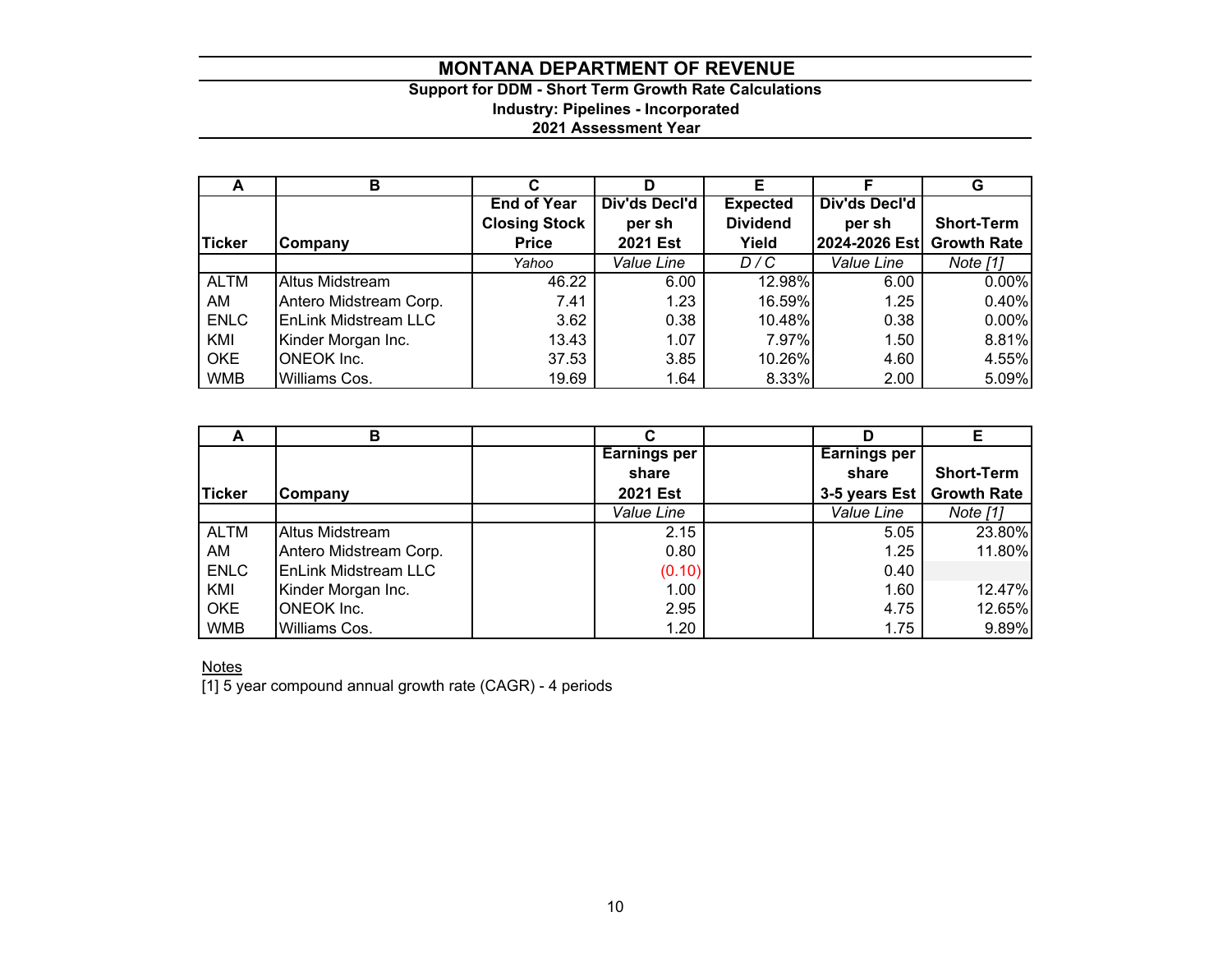#### **Support for DDM - Sustainable Long Term Growth**

**Industry: Pipelines - Incorporated**

**2021 Assessment Year**

|               | Dividend Growth Rate        |                                          | Stage 1                                                                   |                                                    |                          |                                    |                                                                                                   |         |       |      |       |       |       |
|---------------|-----------------------------|------------------------------------------|---------------------------------------------------------------------------|----------------------------------------------------|--------------------------|------------------------------------|---------------------------------------------------------------------------------------------------|---------|-------|------|-------|-------|-------|
| <b>Ticker</b> | Company                     | <b>Year End</b><br><b>Stock</b><br>Price | <b>Expected</b><br><b>Short-Term</b><br><b>Dividend</b><br>Growth<br>Rate | Expected<br>Long-Term   Expected<br>Growth<br>Rate | <b>Dividend</b><br>Yield | Internal<br>Rate of<br>Return      | Implied<br>Sustainable<br>Long-Term<br><b>Growth Ratel</b><br><b>Initial</b><br>(g)<br>Investment |         | $D_1$ | D,   | $D_3$ | $D_4$ | $D_5$ |
|               |                             | Yahoo                                    | Note [1]                                                                  | Note [2]                                           | $D_1/P_0$                | $Ke = IRR$ of<br>$D_1$ : $D_{500}$ | $q = IRR - Div.$<br>Yield                                                                         |         |       |      |       |       |       |
| <b>ALTM</b>   | Altus Midstream             | 46.22                                    | $0.00\%$                                                                  | 4.50%                                              | 12.98%                   | 13.71%                             | 0.73%                                                                                             | (46.22) | 6.00  | 6.00 | 6.00  | 6.00  | 6.00  |
| AM            | Antero Midstream Corp.      | 7.41                                     | 0.40%                                                                     | 4.50%                                              | 16.59%                   | 17.41%                             | 0.82%                                                                                             | (7.41)  | 1.23  | 1.23 | 1.24  | 1.24  | 1.25  |
| <b>ENLC</b>   | <b>EnLink Midstream LLC</b> | 3.62                                     | $0.00\%$                                                                  | 4.50%                                              | 10.48%                   | 11.52%                             | 1.03%                                                                                             | (3.62)  | 0.38  | 0.38 | 0.38  | 0.38  | 0.38  |
| KMI           | Kinder Morgan Inc.          | 13.43                                    | 8.81%                                                                     | 4.50%                                              | 7.97%                    | 15.71%                             | 7.74%                                                                                             | (13.43) | 1.07  | 1.16 | 1.27  | 1.38  | 1.50  |
| <b>OKE</b>    | ONEOK Inc.                  | 37.53                                    | 4.55%                                                                     | 4.50%                                              | 10.26%                   | 14.80%                             | 4.54%                                                                                             | (37.53) | 3.85  | 4.03 | 4.21  | 4.40  | 4.60  |
| <b>WMB</b>    | Williams Cos.               | 19.69                                    | 5.09%                                                                     | 4.50%                                              | 8.33%                    | 13.26%                             | 4.93%                                                                                             | (19.69) | 1.64  | 1.72 | 1.81  | 1.90  | 2.00  |

|             | Earnings Growth Rate        |                                          |                                                                           | Stage 1                                                   |                          |                               |                                                                          |                              |       |                |       |       |       |
|-------------|-----------------------------|------------------------------------------|---------------------------------------------------------------------------|-----------------------------------------------------------|--------------------------|-------------------------------|--------------------------------------------------------------------------|------------------------------|-------|----------------|-------|-------|-------|
| Ticker      | Company                     | <b>Year End</b><br><b>Stock</b><br>Price | <b>Expected</b><br><b>Short-Term</b><br>Earnings<br><b>Growth</b><br>Rate | <b>Expected</b><br>Long-Term   Expected<br>Growth<br>Rate | <b>Dividend</b><br>Yield | Internal<br>Rate of<br>Return | Implied<br><b>Sustainable</b><br>Long-Term<br><b>Growth Ratel</b><br>(g) | <b>Initial</b><br>Investment | $D_1$ | D <sub>2</sub> | $D_3$ | $D_4$ | $D_5$ |
|             |                             | Yahoo                                    | Note [1]                                                                  | Note [2]                                                  |                          | $Ke = IRR$ of                 | $q = IRR - Div.$<br>Yield                                                |                              |       |                |       |       |       |
|             |                             |                                          |                                                                           |                                                           | $D_1/P_0$                | $D_1$ : $D_{500}$             |                                                                          |                              |       |                |       |       |       |
| <b>ALTM</b> | <b>Altus Midstream</b>      | 46.22                                    | 23.80%                                                                    | 4.50%                                                     | 12.98%                   | 34.57%                        | 21.59%                                                                   | (46.22)                      | 6.00  | 7.43           | 9.20  | 11.38 | 14.09 |
| AM          | Antero Midstream Corp.      | 7.41                                     | 11.80%                                                                    | 4.50%                                                     | 16.59%                   | 27.76%                        | 11.16%                                                                   | (7.41)                       | 1.23  | 1.38           | 1.54  | 1.72  | 1.92  |
| <b>ENLC</b> | <b>EnLink Midstream LLC</b> | 3.62                                     | $0.00\%$                                                                  | 4.50%                                                     | 10.48%                   | 11.52%                        | 1.03%                                                                    | (3.62)                       | 0.38  | 0.38           | 0.38  | 0.38  | 0.38  |
| KMI         | Kinder Morgan Inc.          | 13.43                                    | 12.47%                                                                    | 4.50%                                                     | 7.97%                    | 18.62%                        | 10.65%                                                                   | (13.43)                      | 1.07  | 1.20           | 1.35  | 1.52  | 1.71  |
| <b>OKE</b>  | <b>ONEOK Inc.</b>           | 37.53                                    | 12.65%                                                                    | 4.50%                                                     | 10.26%                   | 21.52%                        | 11.26%                                                                   | (37.53)                      | 3.85  | 4.34           | 4.89  | 5.50  | 6.20  |
| <b>WMB</b>  | Williams Cos.               | 19.69                                    | 9.89%                                                                     | 4.50%                                                     | 8.33%                    | 16.98%                        | 8.65%                                                                    | (19.69)                      | 1.64  | 1.80           | 1.98  | 2.18  | 2.39  |

#### Notes:

[1] From worksheet: DDM Short Term Growth Rate Calculations

[2] From worksheet: Inflation & Real Growth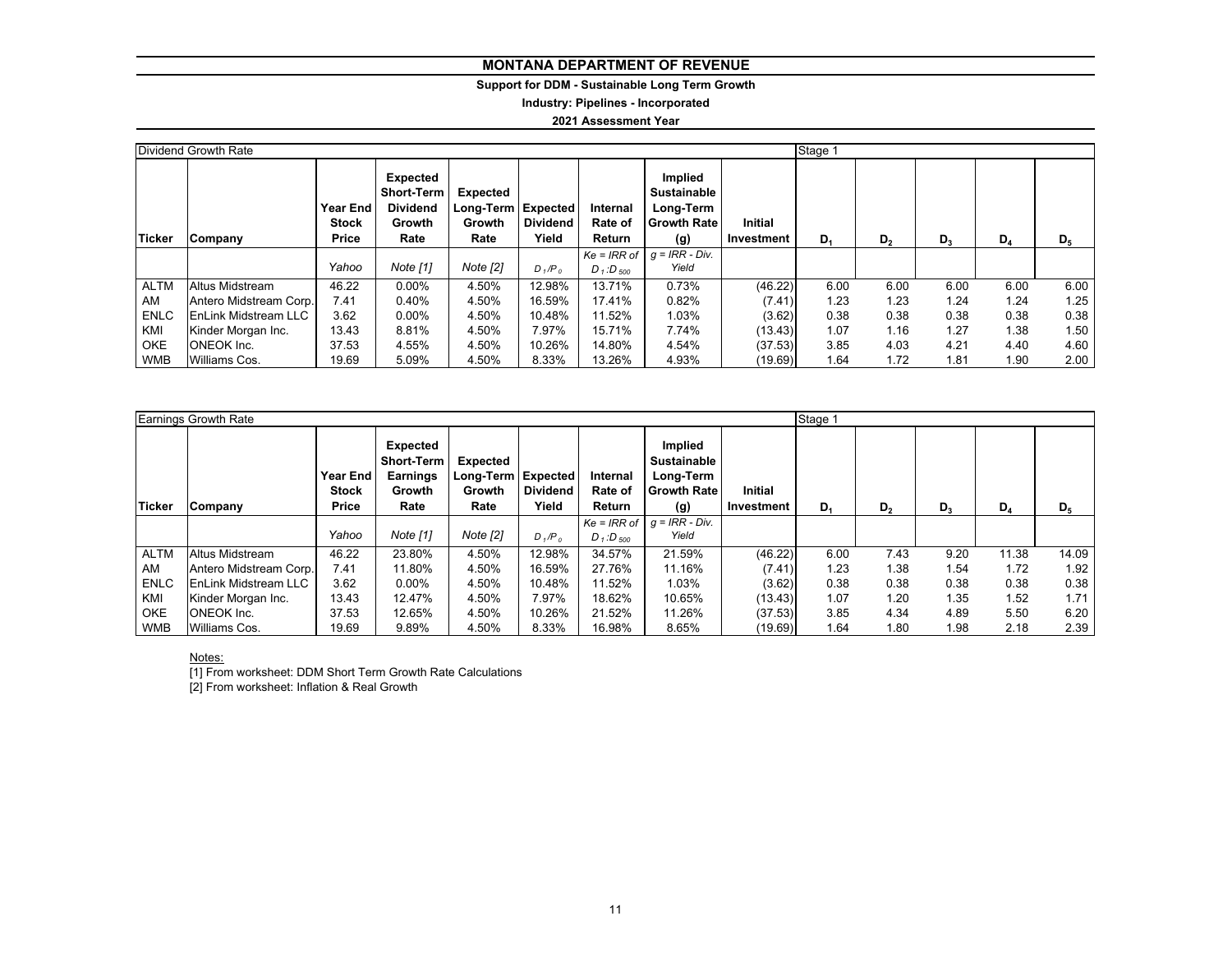#### **Support for DDM - Sustainable Long Term Growth**

**Industry: Pipelines - Incorporated**

| Dividend Stage 2 |       |                |       |       |          |          |          |          |          |          |          |          |          |          |          | Stage 3  |          |                |
|------------------|-------|----------------|-------|-------|----------|----------|----------|----------|----------|----------|----------|----------|----------|----------|----------|----------|----------|----------------|
| Ticker           | $D_6$ | D <sub>7</sub> | $D_8$ | $D_9$ | $D_{10}$ | $D_{11}$ | $D_{12}$ | $D_{13}$ | $D_{14}$ | $D_{15}$ | $D_{16}$ | $D_{17}$ | $D_{18}$ | $D_{19}$ | $D_{20}$ | $D_{21}$ | $D_{22}$ | $D_{500}$      |
|                  |       |                |       |       |          |          |          |          |          |          |          |          |          |          |          |          |          |                |
|                  |       |                |       |       |          |          |          |          |          |          |          |          |          |          |          |          |          |                |
| <b>ALTM</b>      | 6.02  | 6.04           | 6.05  | 6.07  | 6.09     | 6.11     | 6.13     | 6.15     | 6.16     | 6.18     | 6.20     | 6.22     | 6.24     | 6.26     | 6.28     | 6.56     | 6.85     | 9,407,726,005  |
| AM               | 1.26  | 1.27           | 1.28  | 1.28  | 1.29     | 1.30     | 1.31     | 1.32     | 1.33     | 1.34     | 1.35     | 1.36     | 1.36     | 1.37     | 1.38     | 1.45     | 1.51     | 2,073,436,150  |
| <b>ENLC</b>      | 0.38  | 0.38           | 0.38  | 0.38  | 0.39     | 0.39     | 0.39     | 0.39     | 0.39     | 0.39     | 0.39     | 0.39     | 0.40     | 0.40     | 0.40     | 0.42     | 0.43     | 595,822,647    |
| KMI              | 1.63  | 1.77           | 1.92  | 2.08  | 2.26     | 2.45     | 2.66     | 2.89     | 3.13     | 3.40     | 3.69     | 4.00     | 4.34     | 4.72     | 5.12     | 5.35     | 5.59     | 7,670,623,498  |
| OKE              | 4.81  | 5.03           | 5.26  | 5.50  | 5.75     | 6.01     | 6.28     | 6.57     | 6.86     | 7.18     | 7.50     | 7.84     | 8.20     | 8.57     | 8.96     | 9.37     | 9.79     | 13,434,869,146 |
| <b>WMB</b>       | 2.10  | 2.21           | 2.32  | 2.44  | 2.56     | 2.69     | 2.82     | 2.97     | 3.12     | 3.27     | 3.44     | 3.61     | 3.79     | 3.98     | 4.19     | 4.37     | 4.57     | 6,275,141,936  |

|               | Earnings Stage 2 |       |         |         |          |          |          |          |          |          |          |          |          |          |          | Stage 3  |          |                 |
|---------------|------------------|-------|---------|---------|----------|----------|----------|----------|----------|----------|----------|----------|----------|----------|----------|----------|----------|-----------------|
| <b>Ticker</b> | $D_{6}$          | D,    | $D_{8}$ | $D_{9}$ | $D_{10}$ | $D_{11}$ | $D_{12}$ | $D_{13}$ | $D_{14}$ | $D_{15}$ | $D_{16}$ | $D_{17}$ | $D_{18}$ | $D_{19}$ | $D_{20}$ | $D_{21}$ | $D_{22}$ | $D_{500}$       |
|               |                  |       |         |         |          |          |          |          |          |          |          |          |          |          |          |          |          |                 |
| <b>ALTM</b>   | 17.27            | 21.15 | 25.91   | 31.75   | 38.89    | 47.65    | 58.38    | 71.52    | 87.62    | 107.34   | 131.51   | 161.11   | 197.38   | 241.81   | 296.24   | 309.58   | 323.51   | 444,087,986,989 |
| AM            | 2.14             | 2.38  | 2.65    | 2.95    | 3.28     | 3.66     | 4.07     | 4.53     | 5.04     | 5.61     | 6.25     | 6.96     | 7.74     | 8.62     | 9.60     | 10.03    | 10.48    | 14,385,932,671  |
| <b>ENLC</b>   | 0.38             | 0.38  | 0.38    | 0.38    | 0.39     | 0.39     | 0.39     | 0.39     | 0.39     | 0.39     | 0.39     | 0.39     | 0.40     | 0.40     | 0.40     | 0.42     | 0.43     | 595,822,647     |
| KMI           | 1.92             | 2.15  | 2.40    | 2.69    | 3.01     | 3.37     | 3.77     | 4.22     | 4.72     | 5.29     | 5.92     | 6.63     | 7.42     | 8.30     | 9.29     | 9.71     | 10.15    | 13,929,350,965  |
| OKE           | 6.95             | 7.79  | 8.73    | 9.79    | 10.98    | 12.30    | 13.79    | 15.46    | 17.33    | 19.43    | 21.78    | 24.42    | 27.38    | 30.69    | 34.40    | 35.95    | 37.57    | 51,574,646,867  |
| <b>WMB</b>    | 2.62             | 2.87  | 3.14    | 3.44    | 3.77     | 4.13     | 4.52     | 4.95     | 5.43     | 5.94     | 6.51     | 7.13     | 7.81     | 8.56     | 9.37     | 9.79     | 10.23    | 14,048,847,221  |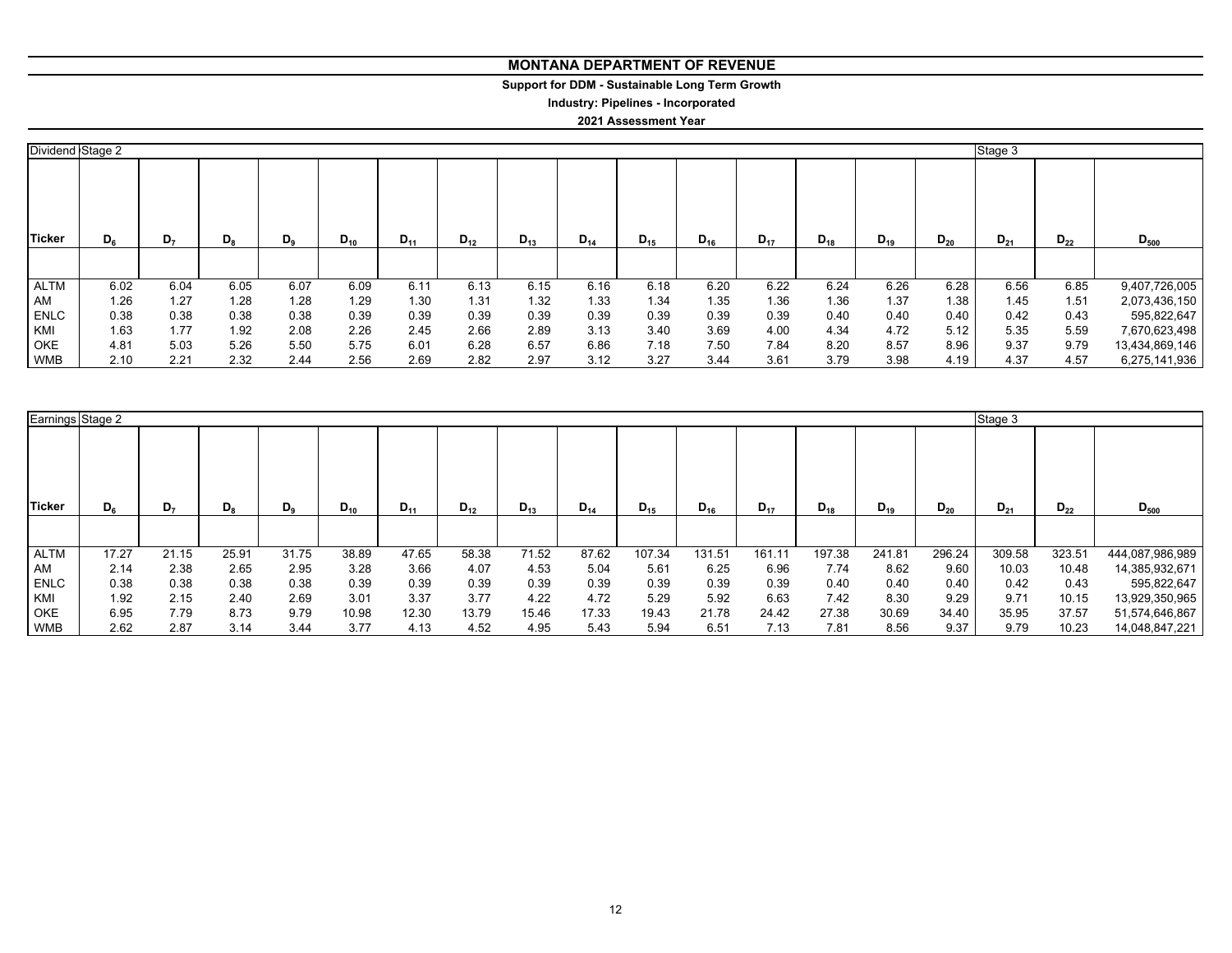# **Support for Yield Capitalization Rate - Debt Rating**

#### **Industry: Pipelines - Incorporated**

| A                    | в                      | C                        | D                                   | Е                                     | F                        |
|----------------------|------------------------|--------------------------|-------------------------------------|---------------------------------------|--------------------------|
| Ticker<br>Symbol     | Company                | <b>Industry</b><br>Group | <b>Financial</b><br><b>Strength</b> | Moody's<br><b>Long Term</b><br>Rating | <b>Numeric</b><br>Rating |
|                      |                        | Value Line               | Value Line                          | Moodys.com                            |                          |
|                      |                        |                          |                                     |                                       |                          |
| <b>ALTM</b>          | Altus Midstream        | <b>OILGAS</b>            | $C++$                               |                                       |                          |
| AM.                  | Antero Midstream Corp. | <b>OILGAS</b>            | C++                                 | B <sub>1</sub>                        | 14                       |
| ENLC                 | EnLink Midstream LLC   | <b>OILGAS</b>            | C+                                  | Ba2                                   | 12                       |
| KMI                  | Kinder Morgan Inc.     | <b>OILGAS</b>            | B                                   | Baa2                                  | 9                        |
| <b>OKE</b>           | <b>ONEOK Inc.</b>      | <b>OILGAS</b>            | B+                                  | Baa3                                  | 10                       |
| WMB                  | Williams Cos.          | <b>OILGAS</b>            | в                                   | Baa3                                  | 10                       |
| <b>All Companies</b> |                        |                          |                                     |                                       |                          |
| Average              |                        |                          |                                     |                                       | 11                       |
| <b>Median</b>        |                        |                          |                                     |                                       | 10                       |
|                      | <b>Trimmed Average</b> |                          |                                     |                                       | 11                       |
| High                 |                        |                          |                                     |                                       | 14                       |
| Low                  |                        |                          |                                     |                                       | 9                        |
| Say                  |                        |                          |                                     | Baa3 to Ba1                           | $10 - 11$                |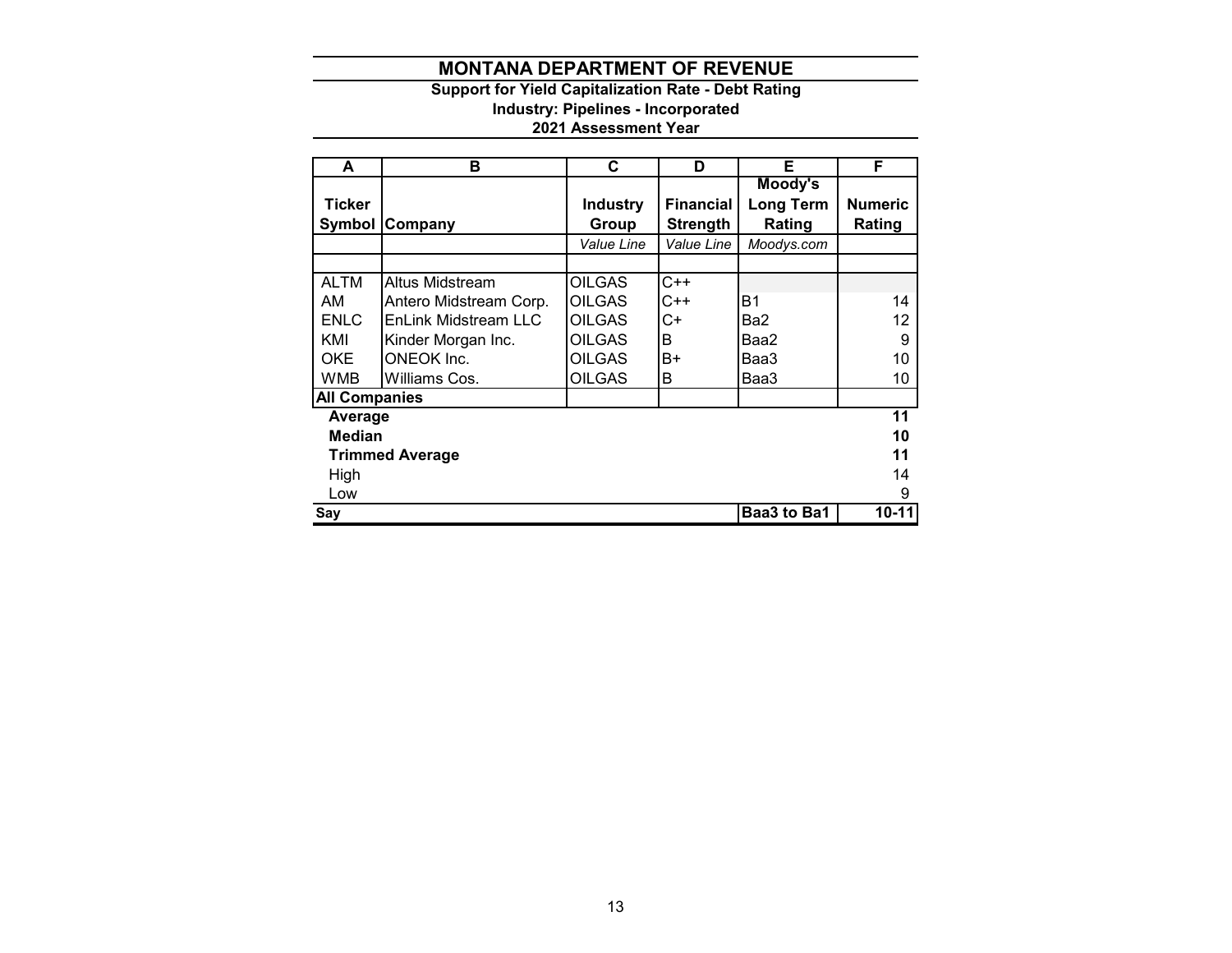#### **Support for Direct Capitalization - Equity Capitalization Rates**

**Industry: Pipelines - Incorporated**

| A           | в                           | C              | D                  | ь                    |                          | G       | н.          |        |                                                | n.                      |        | м             | N                             | Ο                     |                                 | Q           | R.          |
|-------------|-----------------------------|----------------|--------------------|----------------------|--------------------------|---------|-------------|--------|------------------------------------------------|-------------------------|--------|---------------|-------------------------------|-----------------------|---------------------------------|-------------|-------------|
|             |                             | End of<br>Year |                    |                      |                          |         | Ke          | Ke     |                                                |                         |        |               | Ke<br><b>Estimate</b><br>Cash | Ke<br><b>Estimate</b> |                                 |             |             |
|             |                             | Closing        |                    |                      |                          |         | Estimate    |        | <b>Estimate - IVL Historic</b>                 | <b>VL Est</b>           |        | <b>VL Est</b> | <b>Flow</b>                   | Cash                  |                                 | <b>Book</b> |             |
| Ticker      |                             | <b>Stock</b>   | <b>VL Historic</b> |                      | VL Historic   VL Est P/E |         | Earnings    |        | Earnings   Cash Flow   Cash Flow   VL Historic |                         |        | P/CF          | (Hist.                        |                       | <b>Flow (Est. Market Value)</b> | Value       |             |
|             | Symbol Company              | Price          | <b>EPS</b>         | VL Est EPS P/E Ratio |                          | Ratio   | (Hist. P/E) |        | (Est. P/E) Per Share   Per Share   P/CF Ratio  |                         |        | Ratio         | P(CF)                         | P(CF)                 | of Equity                       | of Equity   | <b>MTBR</b> |
|             |                             | Yahoo          | Value Line         | Value Line           | C/D                      | C/E     | 1/F         | 1/G    |                                                | Value Line   Value Line | C/J    | C/K           | 1/L                           | 1/M                   | Price x Shrs                    | Value Line  | P/Q         |
| <b>ALTM</b> | Altus Midstream             | 46.22          | (1.80)             | 2.15                 | (25.68)                  | 21.50   |             | 4.65%  | 2.18                                           | 0.20                    | 21.20  | 231.08        | 4.72%                         |                       | 751                             | (353)       |             |
| AM          | Antero Midstream Corp.      | 7.41           | (0.25)             | 0.80                 | (29.65)                  | 9.27    |             | 10.79% | 1.04                                           | 1.35                    | 7.13   | 5.49          | 14.03%                        | 18.21%                | 3,588                           | 3,143       | 1.14        |
| <b>ENLC</b> | <b>EnLink Midstream LLC</b> | 3.62           | (0.91)             | (0.10)               | (3.98)                   | (36.24) |             |        | (1.03)                                         | 0.85                    | (3.52) | 4.26          |                               | 23.45%                | 1,774                           | 2,125       | 0.83        |
| KMI         | Kinder Morgan Inc.          | 13.43          | 0.05               | 1.00                 | 268.51                   | 13.43   |             | 7.45%  | 1.01                                           | 2.15                    | 13.29  | 6.24          | 7.52%                         | 16.01%                | 30,398                          | 31,436      | 0.97        |
| OKE         | ONEOK Inc.                  | 37.53          | 2.54               | 2.95                 | 14.77                    | 12.72   | 6.77%       | 7.86%  | 4.25                                           | 3.75                    | 8.83   | 10.01         | 11.32%                        | 9.99%                 | 16,695                          | 6,226       | 2.68        |
| WMB         | Williams Cos.               | 19.69          | 1.09               | 1.20                 | 18.07                    | 16.41   | 5.54%       | 6.09%  | 2.41                                           | 2.55                    | 8.17   | 7.72          | 12.24%                        | 12.95%                | 23,902                          | 13,363      | 1.79        |
| Average     |                             |                |                    |                      | 40.34                    | 6.18    | 6.15%       | 7.37%  |                                                |                         | 9.18   | 44.14         | 9.97%                         | 16.12%                |                                 |             | 1.48        |
| Median      |                             |                |                    |                      | 5.40                     | 13.07   | 6.15%       | 7.45%  |                                                |                         | 8.50   | 6.98          | 11.32%                        | 16.01%                |                                 |             | 1.14        |
|             | <b>Trimmed Average</b>      |                |                    |                      | 0.80                     | 12.96   |             | 7.13%  |                                                |                         | 9.36   | 7.37          | 10.36%                        | 15.72%                |                                 |             | 1.30        |
| High        |                             |                |                    |                      | 268.51                   | 21.50   | 6.77%       | 10.79% |                                                |                         | 21.20  | 231.08        | 14.03%                        | 23.45%                |                                 |             | 2.68        |
| Low         |                             |                |                    |                      | (29.65)                  | (36.24) | 5.54%       | 4.65%  |                                                |                         | (3.52) | 4.26          | 4.72%                         | 9.99%                 |                                 |             | 0.83        |
| Say         |                             |                |                    |                      |                          |         | 6.95%       |        |                                                |                         |        |               |                               | 14.15%                |                                 |             | 1.15        |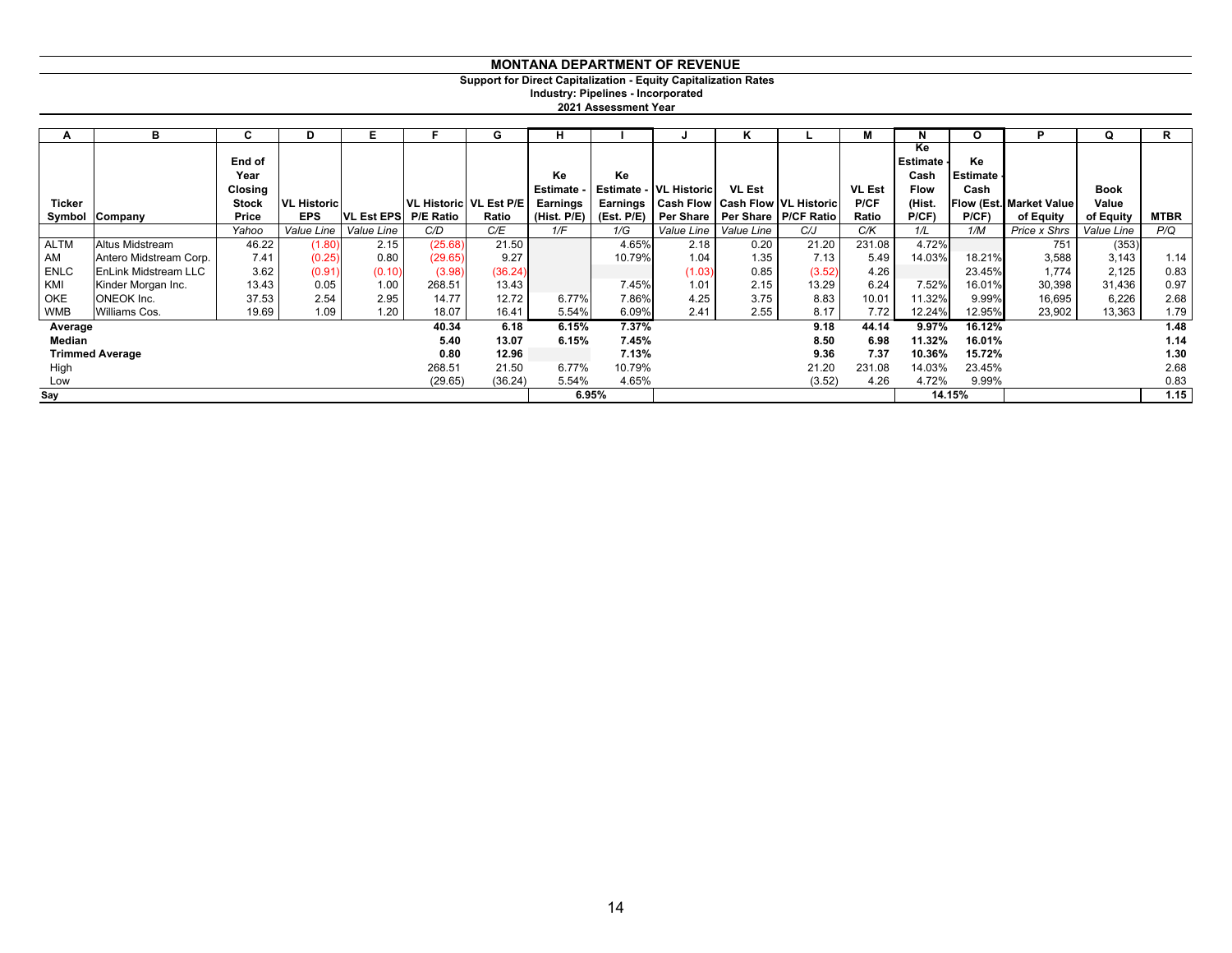#### **Support for Direct Capitalization - Debt Capitalization Rate**

**Industry: Pipelines - Incorporated**

**2021 Assessment Year**

# *(\$ in Millions)*

| A                      | B                            | C.                  | D                    | F                    | F.                  | G                   | н                 |                      |               |
|------------------------|------------------------------|---------------------|----------------------|----------------------|---------------------|---------------------|-------------------|----------------------|---------------|
|                        |                              | <b>Current Year</b> | <b>Previous Year</b> | <b>Previous Year</b> | <b>Current Year</b> | <b>Current Year</b> | Average           |                      | <b>MTBR</b>   |
| <b>Ticker</b>          | <b>Company</b>               | Interest Exp.       | <b>MV LT Debt</b>    | <b>BV LT Debt</b>    | <b>MV LT Debt</b>   | <b>BV LT Debt</b>   | <b>MV LT Debt</b> | <b>Current Yield</b> |               |
|                        | <b>Source</b>                | 10-K                | 10-K                 | 10-K                 | 10-K                | $10-K$              | $(D+F)/2$         | (C/H)                | (F/G)         |
| <b>ALTM</b>            | <b>Altus Midstream</b>       | 10                  | 406                  | 406                  | 624                 | 624                 | 515               | 1.90%                | 1.00          |
| AM                     | Antero Midstream Corp.       | 147                 | 2,702                | 2,892                | 3,078               | 3,092               | 2,890             | 5.09%                | 1.00          |
| <b>ENLC</b>            | <b>IEnLink Midstream LLC</b> | 223                 | 4,444                | 4,764                | 4,318               | 4,594               | 4,381             | 5.10%                | 0.94          |
| KMI                    | Kinder Morgan Inc.           | 1,595               | 38,016               | 34,392               | 39,622              | 34,689              | 38,819            | 4.11%                | 1.14          |
| <b>OKE</b>             | <b>ONEOK</b> Inc.            | 713                 | 13,800               | 12,487               | 16,300              | 14,236              | 15,050            | 4.74%                | 1.14          |
| <b>WMB</b>             | Williams Cos.                | 1,192               | 25,319               | 22,288               | 27,043              | 22,344              | 26,181            | 4.55%                | 1.21          |
|                        | <b>All Companies</b>         | 3,880               |                      |                      | 90,985              | 79,578              | 87,836            | 4.42%                | 1.14          |
| Average                |                              |                     |                      |                      |                     |                     |                   |                      | 1.07<br>4.25% |
| <b>Median</b>          | 4.64%                        | 1.07                |                      |                      |                     |                     |                   |                      |               |
| <b>Trimmed Average</b> | 4.62%                        | 1.07                |                      |                      |                     |                     |                   |                      |               |
| High                   | 5.10%                        | 1.21                |                      |                      |                     |                     |                   |                      |               |
| Low                    |                              |                     |                      |                      |                     |                     |                   | 1.90%                | 0.94          |
| Say                    |                              |                     |                      |                      |                     |                     |                   | 4.60%                | 1.07          |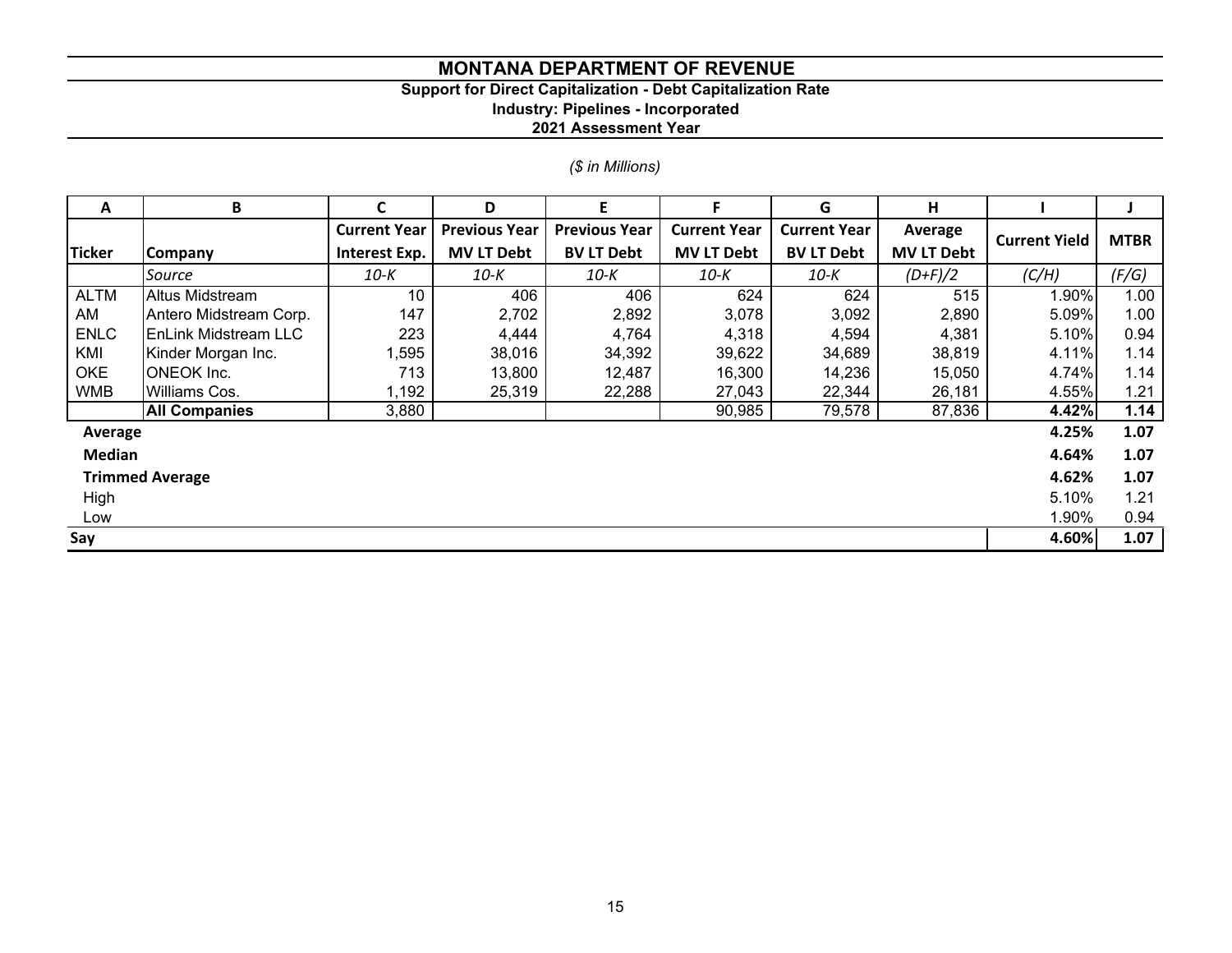**Support of Stock Price - From YAHOO Finance**

**Industry: Pipelines - Incorporated**

|               |                             | <b>End of Period Closing Stock Price</b> |       |       |       |       |       |       |       |       |       |       |          |
|---------------|-----------------------------|------------------------------------------|-------|-------|-------|-------|-------|-------|-------|-------|-------|-------|----------|
|               |                             |                                          |       |       |       |       |       |       | 10    |       | 12    | 13    | 14       |
| А             | в                           | C                                        | D     |       |       | G     | н     |       |       | n     |       | М     | N        |
|               |                             |                                          |       |       |       |       |       |       |       |       |       |       |          |
|               |                             |                                          |       |       |       |       |       |       |       |       |       |       |          |
| <b>Ticker</b> | Company                     | Jan.                                     | Feb.  | Mar.  | Apr.  | May.  | Jun.  | Jul.  | Aug.  | Sep.  | Oct.  | Nov.  | Dec.     |
| <b>ALTM</b>   | <b>Altus Midstream</b>      | 40.51                                    | 28.43 | 14.61 | 14.80 | 13.44 | 12.27 | 13.20 | 12.82 | 10.82 | 9.40  | 38.10 | 46.22    |
| AM            | Antero Midstream Corp.      | 3.86                                     | 3.53  | 1.70  | 3.84  | 4.14  | 4.42  | 4.91  | 6.19  | 4.91  | 5.24  | 6.48  | $7.41$ I |
| <b>ENLC</b>   | <b>EnLink Midstream LLC</b> | 4.22                                     | 3.31  | 0.96  | 1.93  | 2.14  | 2.22  | 2.23  | 2.82  | 2.21  | 2.55  | 3.61  | 3.62     |
| KMI           | Kinder Morgan Inc.          | 19.12                                    | 17.77 | 12.90 | 14.11 | 14.64 | 14.31 | 13.30 | 13.28 | 11.85 | 11.43 | 14.12 | 13.43    |
| <b>OKE</b>    | <b>ONEOK</b> Inc.           | 65.66                                    | 59.24 | 19.36 | 26.57 | 33.65 | 30.47 | 25.60 | 26.04 | 24.62 | 27.48 | 35.07 | 37.53    |
| <b>WMB</b>    | Williams Cos.               | 19.05                                    | 17.54 | 13.03 | 18.29 | 19.29 | 17.96 | 18.43 | 20.00 | 18.93 | 18.85 | 20.61 | 19.69    |